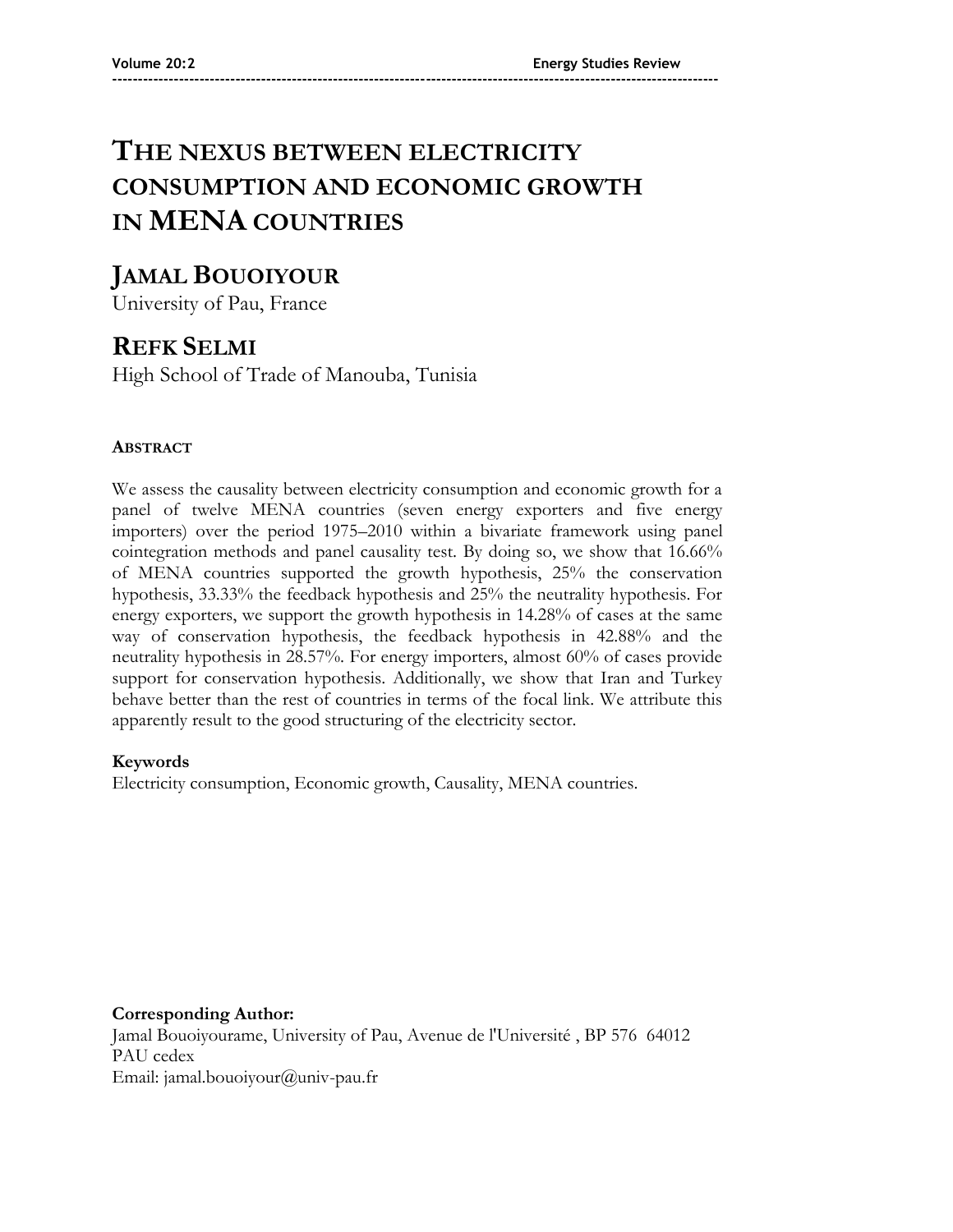$\overline{a}$ 

#### **1. INTRODUCTION**

The relationship between electricity consumption and economic growth has been the subject of an intense research during the last decades for American countries (e.g. Apergis and Payne (2009) and Apergis and Payne (2010)) Asian countries (e.g. Asafu-Adjaye (2000), Yoo (2006), Yuan et al. (2007), Gosh (2010) and Niu et al. (2011), among others), European countries (e.g. Narayan and Parasad (2008), Beck et al. (2011) and Dobnick (2011)) and Middle East North African countries (MENA); For instance, Acaravci and Ozturk (2010), Al-Mulati (2011) and Arouri et al. (2012). Appendix A provides a chronological list of the literature on the causal linkage between electricity consumption and economic growth depending to the nature of countries (American versus Asian versus European versus MENA countries, developed versus developing countries, economies with low income versus those with high income, energy importers versus energy exporters, countries with high GDP versus those with low GDP and OECD countries versus non-OECD countries,  $etc...$ ).<sup>1</sup>

**\_\_\_\_\_\_\_\_\_\_\_\_\_\_\_\_\_\_\_\_\_\_\_\_\_\_\_\_\_\_\_\_\_\_\_\_\_\_\_\_\_\_\_\_\_\_\_\_\_\_\_\_\_\_\_\_\_\_\_\_\_\_\_\_\_\_\_\_\_\_\_\_\_\_**

The strand of literature on this field propose four hypothesis for the possible causality outcomes (e.g. Dobnik, 2011): (i) the growth hypothesis suggests that energy consumption is a crucial component in growth. For this case, each economy is called energy dependent at which a decrease in energy consumption causes a decrease in growth rate ; (ii) the conservation hypothesis is based on a unidirectional causal relationship running from growth to energy consumption, showing that lower energy consumption may have little effect on growth ; (iii) the feedback hypothes is based on a bi-directional causal relationship; (iv) the neutrality hypothesis reveals that energy consumption has not any impact on real GDP.

From the review of theoretical and empirical studies on the energy consumptiongrowth nexus, we find that the prior results tend to vary depending to the nature of countries, time periods and the empirical methods that were used either in bivariate or multivariate frameworks (cointegration analysis and Granger tests).

Apergis and Payne (2010) examine the nexus between electricity consumption and economic growth in a multivariate framework by including measures of real gross fixed capital formation and labor force. They argue that there is short-run and long-run causality from energy consumption to economic growth in a panel of nine South american countries, supporting therefore the growth hypothesis.

With the exception of the studies by Mahadevan and Asafu (2007) and Arouri *et al.* (2012), the previous studies pertaining to MENA countries evaluated the linkage between energy consumption and economic growth in a bivariate framework. Accordingly, Ozturk and Acaravci (2011) investigate the dynamic linkage between energy consumption and growth rate in selected MENA countries using cointegration analysis developed by Pesaran and Shin (1999), and Granger causality test. The cointegration test results show that there is no cointegration and causal relationship between the electricity consumption and the economic growth in Iran, Morocco and Syria. However, the cointegration and causal relationship is found for the rest of selected countries, i.e. Egypt, Israel, Oman and Saudi Arabia. Intuitively,

<sup>&</sup>lt;sup>1</sup> We can refer to Payne (2010) for a detailed literature survey on the nexus between electricity consumption and economic growth.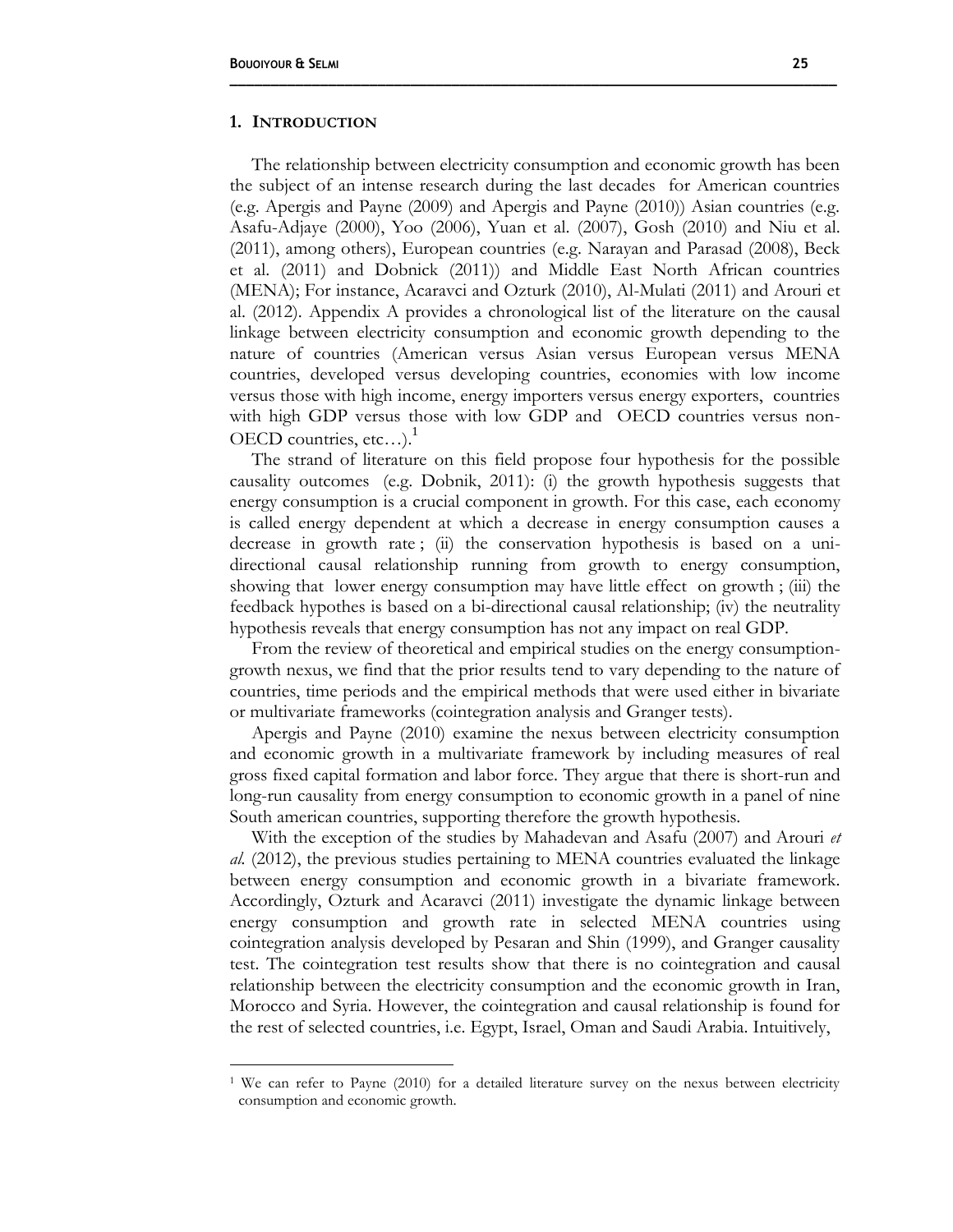they argue that the energy conservation policy of MENA countries can have a no powerful impact on economic growth.

Several studies have been done on the linkage between the above key variables but up to now the area stills not well explored depending to countries'characteristics. Our work fills the void by extending the issue in three directions: (i) To assess whether the electricity consumption per capita and economic growth per capita are cointegrated while trying to check if there is a long run relationship between these variables; (ii) To investigate the causal relationship between electricity consumption and economic growth within a Vector Error Correction Model in a three panels of MENA countries<sup>2</sup> and also country-bycountry.

Alternatively, various questions can be raised: What is the nature of the relationship between electricity consumption and economic growth? Is this relationship depend to the nature of countries (i.e. energy importers or energy exporters)? The answers of these questions will elucidate our understanding on the relationship between electricity consumption and growth rate.

Hence, the remainder of this paper is organised as follows. Section 2 is an overview of the evolution of energy consumption and economic growth in MENA countries. In section 3, we find a detailed analysis of the methods used throughout this study and then, we provide empirical results. Section 4 presents the main economic implications of the focal linkage. Section 5 concludes the paper.

### **2. AN OVERVIEW OF ENERGY CONSUMPTION AND ECONOMIC GROWTH IN MENA COUNTRIES**

This study extend the recent works by applying a panel cointegration methods and panel causality test to investigate the relationship between electricity consumption and economic growth in 12 MENA countries from 1975 to 2010. We depict in Figure 1 a great difference in terms of growth dependency to electricity, which is very high for example in Egypt, Tunisia and Turkey comparable to the rest of countries, particularly, Saudi Arabia and UAE.

In addition, the considered countries are very diverse regarding their structure. We can classify these economies depending to their GDP, energy imports and energy exports dependency. From Table 1, we found that Jordan, Morocco and Tunisia are all importers with low GDP, except Turkey having a high GDP. Oman, Saudi Arabia and the UAE are exporters with a high GDP, while Algeria, Egypt, Iran and Syria are low GDP exporters.

 $\overline{a}$ 

 $2$  The three groups of countries are successively: 07 MENA energy exporters (Algeria, Egypt, Iran, Oman, Syria, Saudi Aarabia, UAE) and 05 energy importers (Jordan, Morocco, Sudan, Tunisia, Turkey) and the whole considered countries (i.e. the 12 countries above mentionned).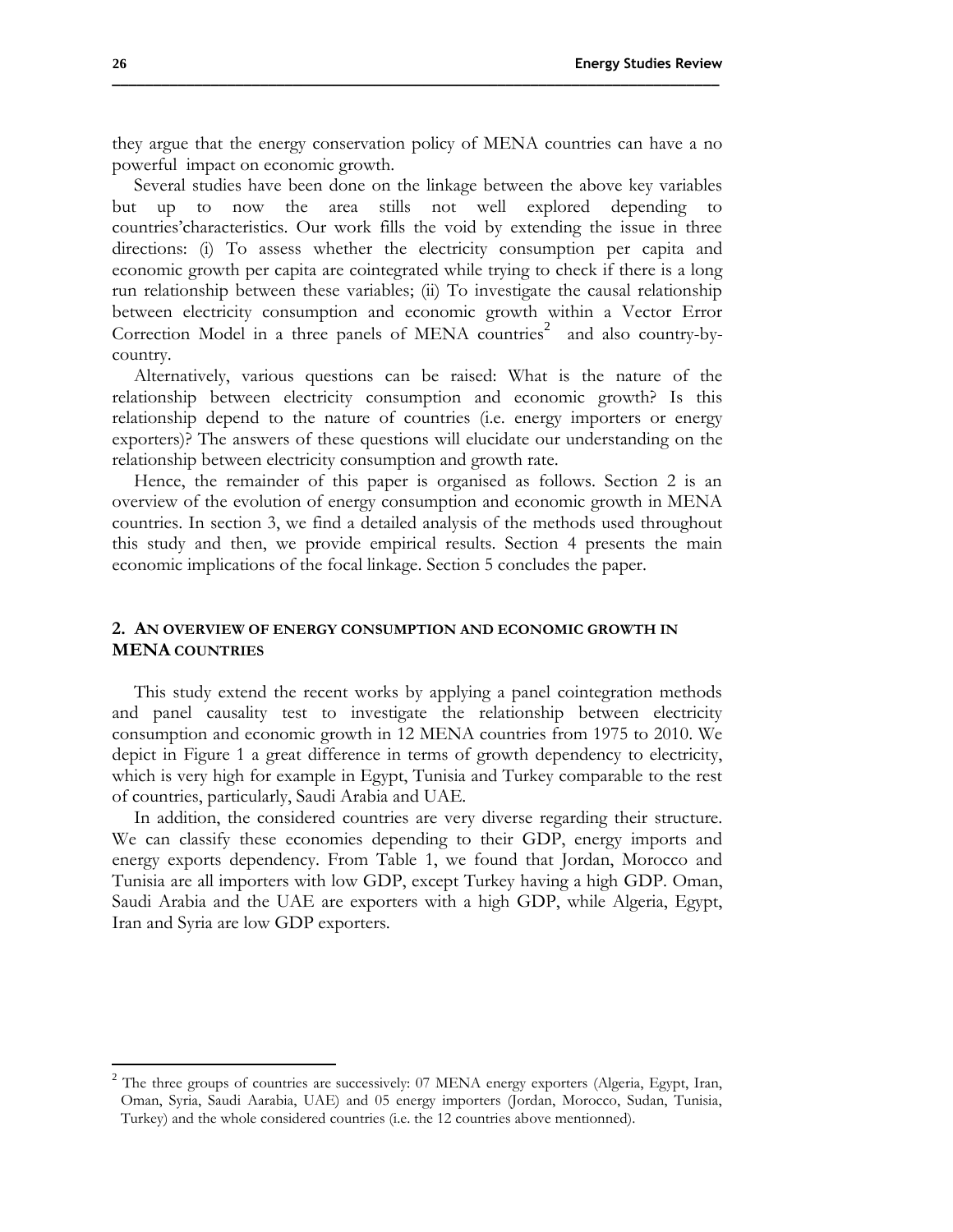

**Figure 1. The Dependence of Growth to Electricity Consumption**

Source : Usherbrooke data and authors'calculation.

|  |  | Table 1. The Energy Sector and Per Capita GDP among MENA Countries |  |
|--|--|--------------------------------------------------------------------|--|
|  |  |                                                                    |  |

|                  | <b>High GDP</b>     | <b>Low GDP</b>              |
|------------------|---------------------|-----------------------------|
| <b>Energy</b>    | Turkey              | Jordan, Morocco, Sudan,     |
| <i>importers</i> |                     | Tunisia                     |
| <b>Energy</b>    | Oman, Saudi Arabia, | Algeria, Egypt, Iran, Syria |
| exporters        | <b>UAE</b>          |                             |

Source : IMF (various reports).

Besides and as depicted in Figure 2, we note that the dynamic interaction between electricity consumption and economic growth vary substantively from one country to another and from energy importers to energy exporters. Algeria, Egypt, Iran and Syria and (to a lesser extent) Tunisia use large shares of domestically produced gas and some oil, whereas Jordan, Morocco, Sudan and Turkey largely depend on imports. Saudi Arabia's fuel mix consists of a 100% use of oil, whereas Oman and the United Arab Emirates predominantly uses domestically produced gas (e.g. Bouoiyour and Selmi, 2012).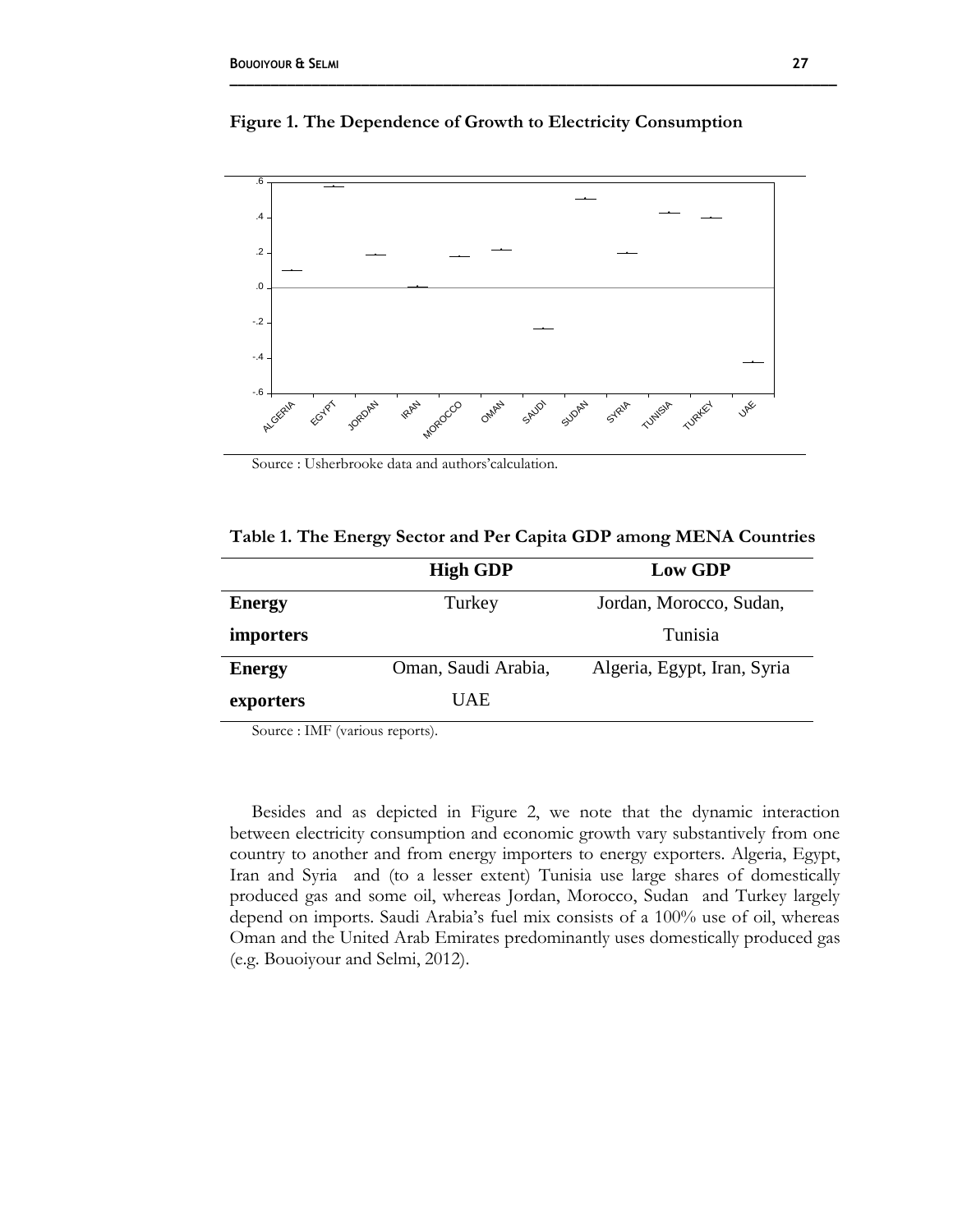

**Figure 2. The Evolution of Economic Growth and Electricity Consumption**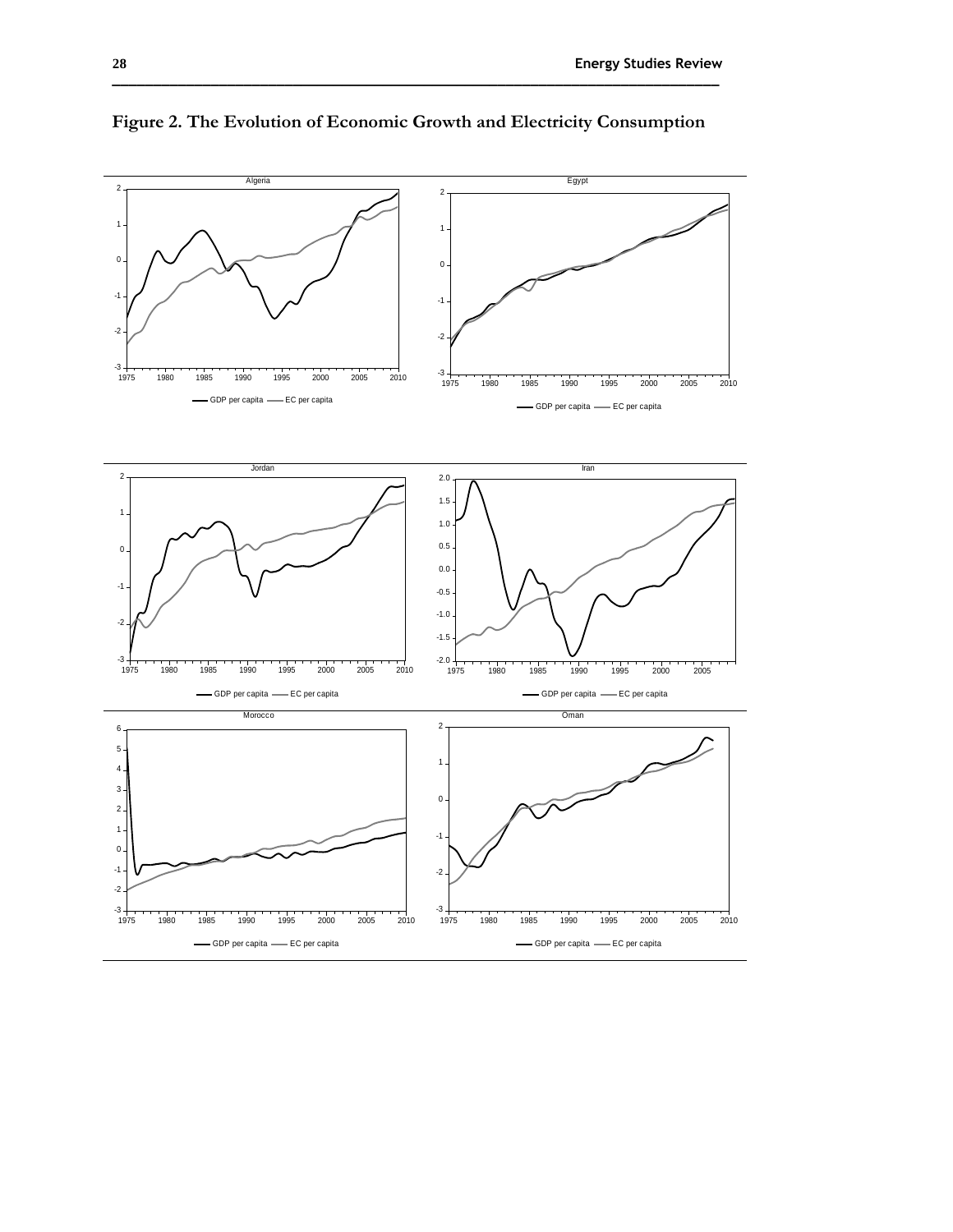

Source : Usherbrooke data. Energy importers : Jordan, Morocco, Sudan, Tunisia, Turkey. Energy exporters : Algeria, Egypt, Iran, Oman, Syria, Saudi Aarabia, UAE.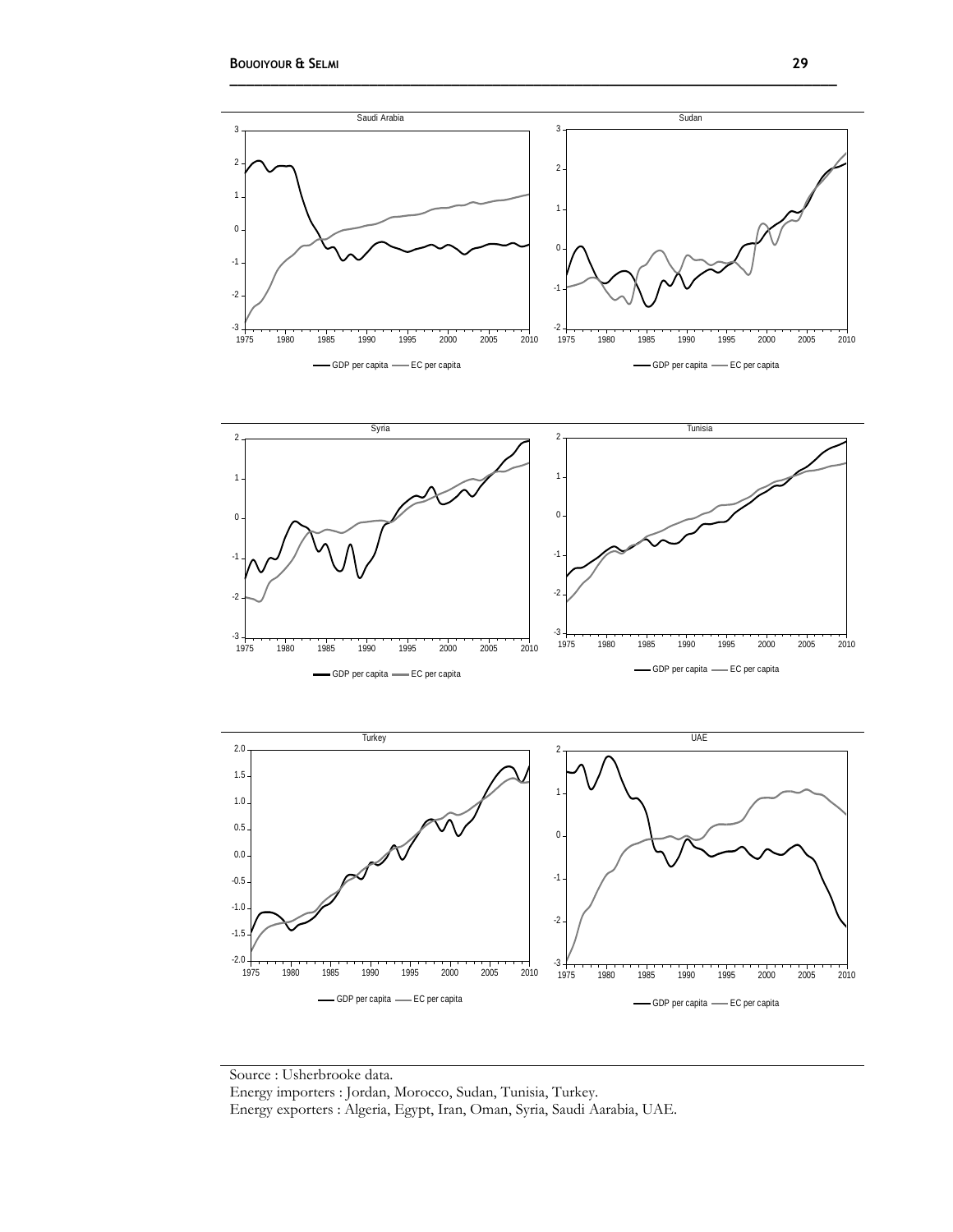Arguably, Figure 3 indicates a great heterogeneity with respect to the energy sector. There is a dominance of oil and gas with a 46.7% share of oil and 48.0% share of gas used for heat. The electricity and the solar sub-sector contribute respectively to a 4.2% and 1.2% of final energy consumption.



**Figure 3. Mix of Final Energy Consumption in MENA Countries**

Source: Energy Information Administration Data (EIA), 2010.

Furthermore, the total of electricity generation in MENA countries grew by an average of 6.3% per year. We depict in Figure 4 that hydro power grew slightly comparable to renewable electricity. The contribution from hydro is dominated in Egypt and Morocco (12%, 9.2%, respectively) and to lesser extent in Tunisia by 0.1%. It is also worth notable that non-hydro renewable electricity was concentrated in Egypt, Jordan, Morocco, Tunisia and Turkey (i.e. 0.8%, 0.5%, 2.0%, 0.3%, 0.3%, respectively). Algeria, Saudi Arabia and UAE don't report any non-hydro generation. It also worth notable that the final energy used in MENA region differs per country due to the combination of a Mediterranean climate among North Africa (Algeria, Morocco and Tunsia) where space heating demand is common, i.e. the demand consists to a large extent for food production, especially during the winter season. However, in Middle East countries which are distinguished during a desert climate (especially, Oman, Saudi arabia and the UAE), the demand is absent, although a small share of domestic hot water.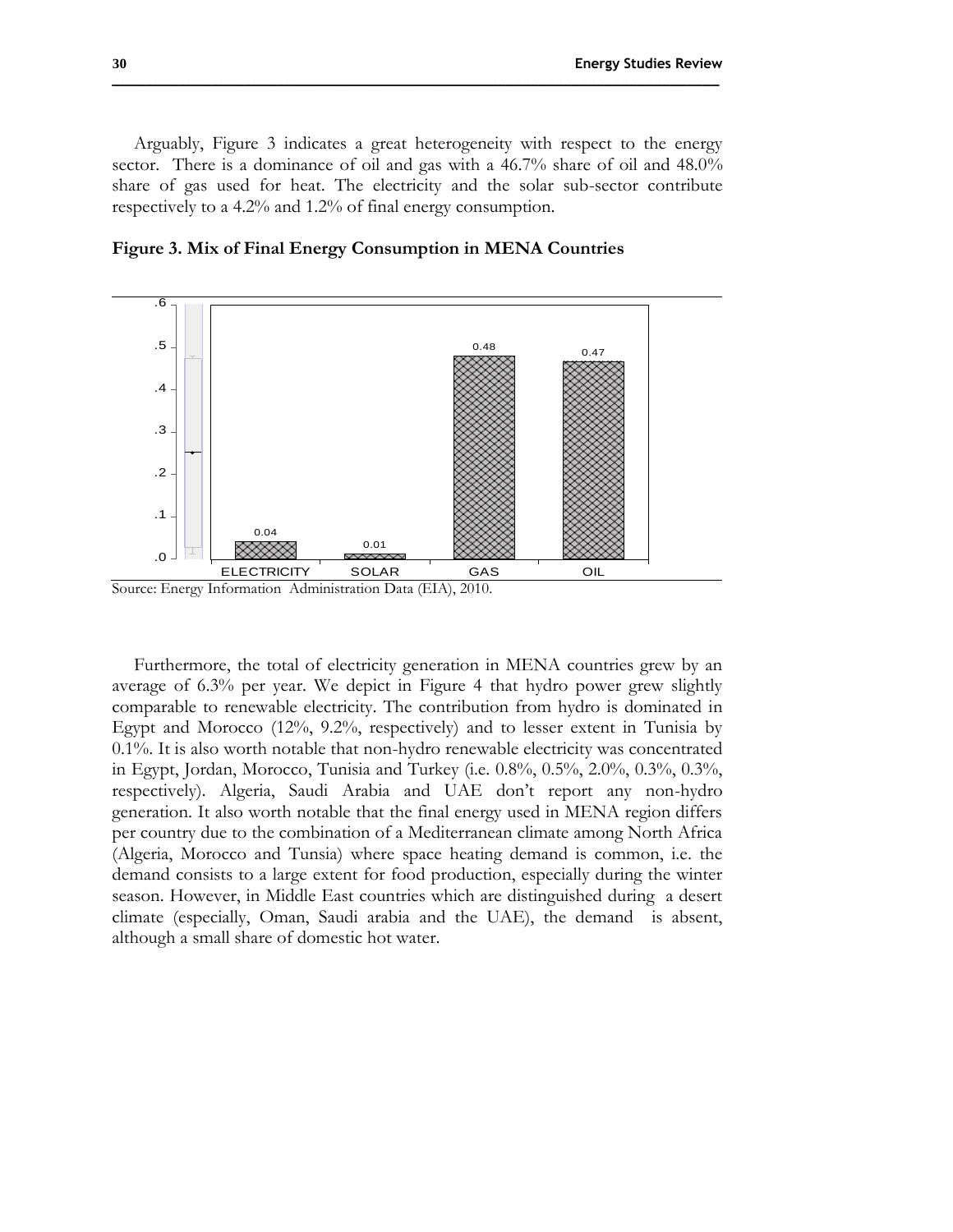



Source : Energy Information Administration Data, 2010.

## **3. METHODOLOGY AND EMPIRICAL RESULTS**

This paper uses a developed panel techniques (panel cointegration and panel causality) to investigate whether there is a causal link between electricity consumption and growth in selected MENA countries.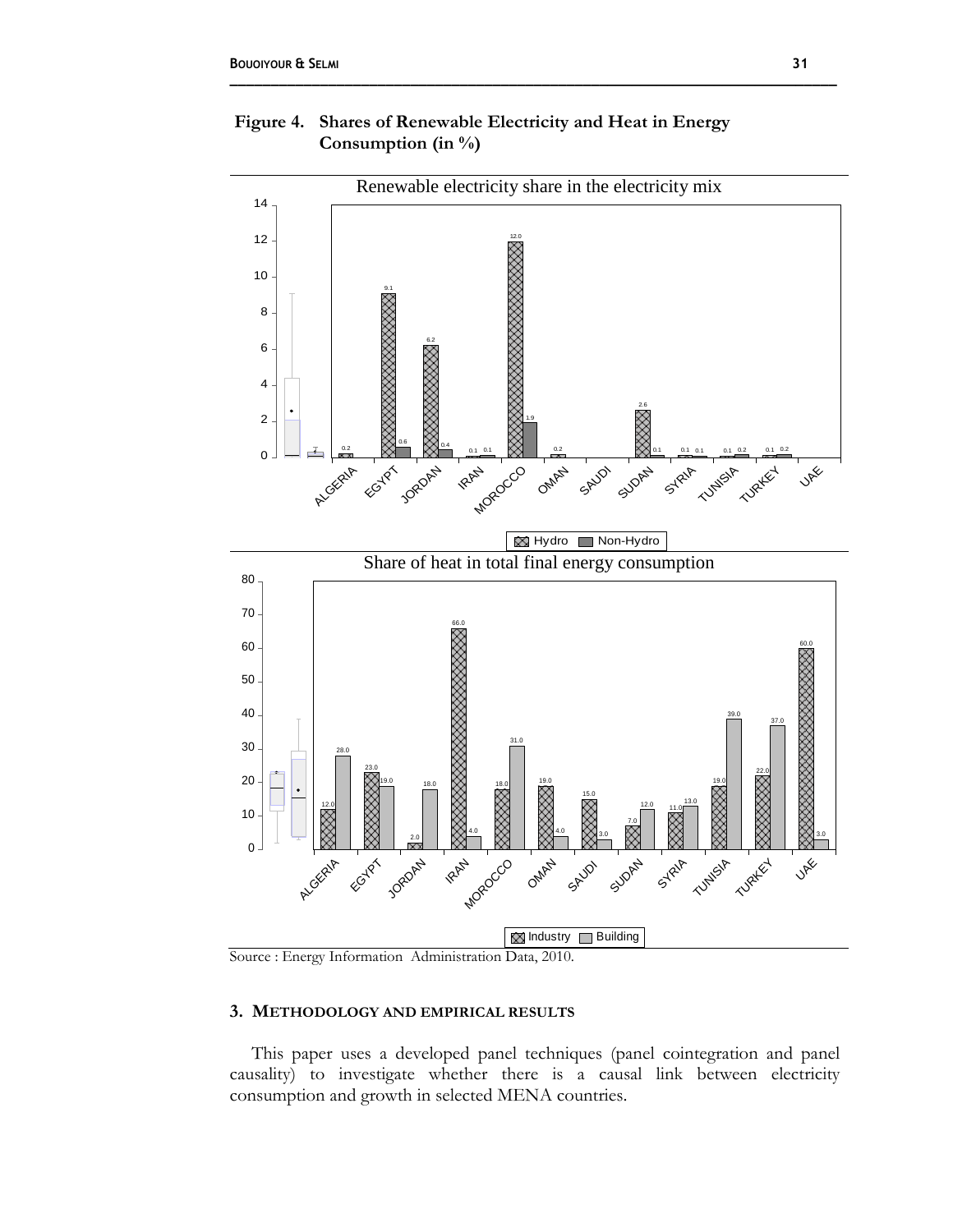#### **3.1 Descriptive Analysis**

We report the descriptive statistics in Table 2. The sample means of electricity consumption and economic growth are positive for all cases. The kurtosis measure indicates that distributions of the returns of both key variables are positive. Therefore, the returns of these series are leptokurtic relative to a normal distribution. The Jarque–Bera normality test indicates high levels, which implies the reject of normality for both series for all groups of countries.

|              | <b>MENA</b> |          | Energy    |          | Energy      |            |
|--------------|-------------|----------|-----------|----------|-------------|------------|
|              | countries   |          | exporters |          | importers   |            |
|              | Ln(EC)      | Ln(GDP)  | Ln(EC)    | Ln(GDP)  | Ln(EC)      | Ln(GDP)    |
| Mean         | 6.57235     | 7.577190 | 8.238640  | 7.311124 | 7.241326    | 6.034652   |
| Median       | 6.63002     | 7.455004 | 7.587564  | 7.098891 | 7.414573    | 6.287852   |
| Maximum      | 8.95001     | 9.691655 | 11.02476  | 9.534306 | 9.151121    | 7.785496   |
| Minimum      | 3.44776     | 5.493061 | 6.398595  | 5.012567 | 5.493061    | 3.447763   |
| Std. Dev.    | 1.16709     | 0.922263 | 1.256213  | 1.114944 | 0.836671    | 1.216851   |
| Skewness     | $-0.61591$  | 0.143520 | 0.672195  | 0.336762 | $-0.648468$ | $-0.75764$ |
| Kurtosis     | 3.59940     | 3.002271 | 2.152000  | 2.078687 | 2.637893    | 2.487352   |
| Jarque-Bera  | 30.9653     | 1.359555 | 26.52811  | 13.67575 | 13.59872    | 19.19168   |
| Observations | 433         | 433      | 252       | 252      | 181         | 181        |

#### **Table 2. Descriptive Statistics**

Notes:

EC : the electricity consumption per capita ; source : Usherbrooke data.

Figure 5 depicts a positive relationship between electricity consumption and economic growth in both MENA energy importers and energy exporters with more strong effect in the first case than the second case.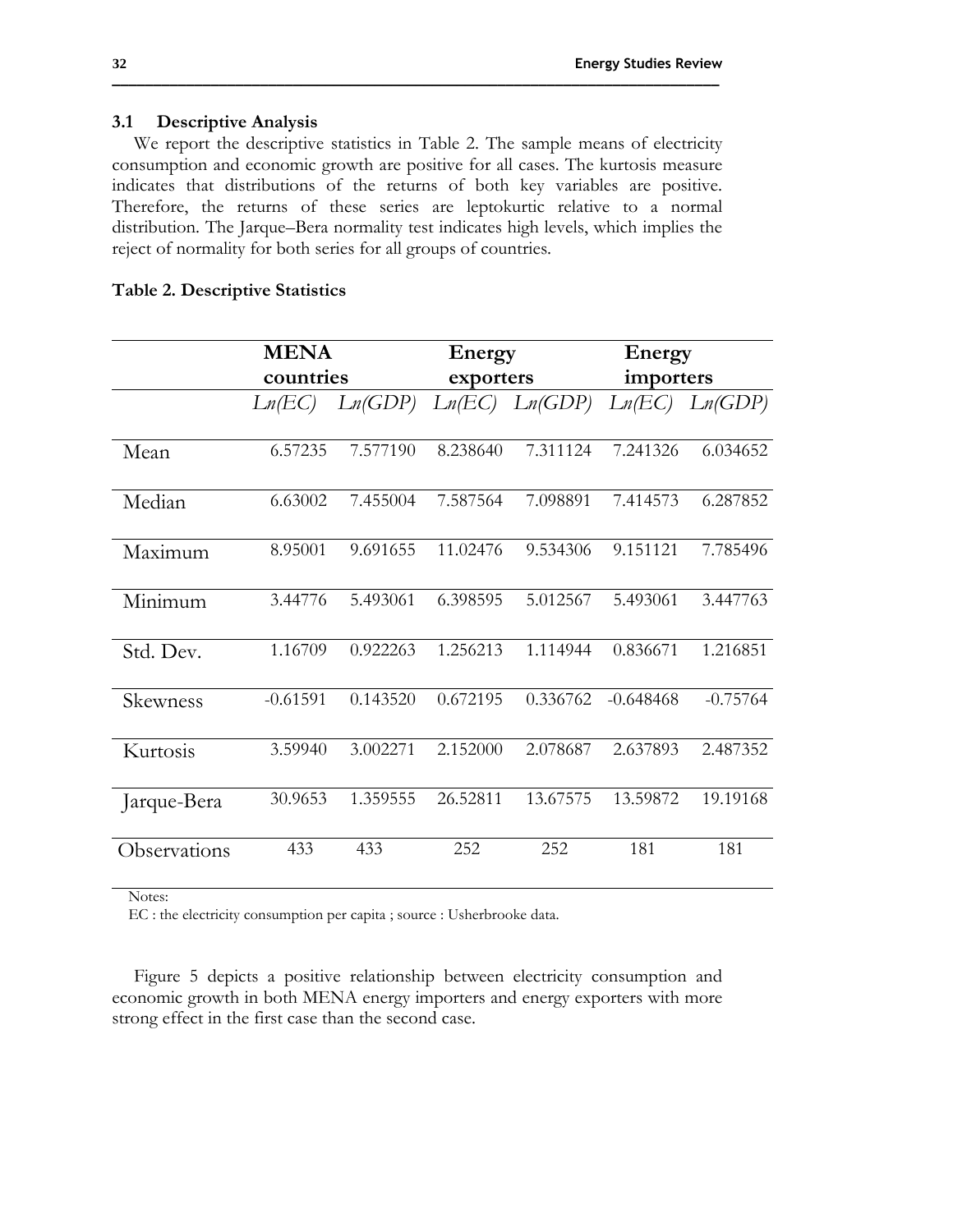

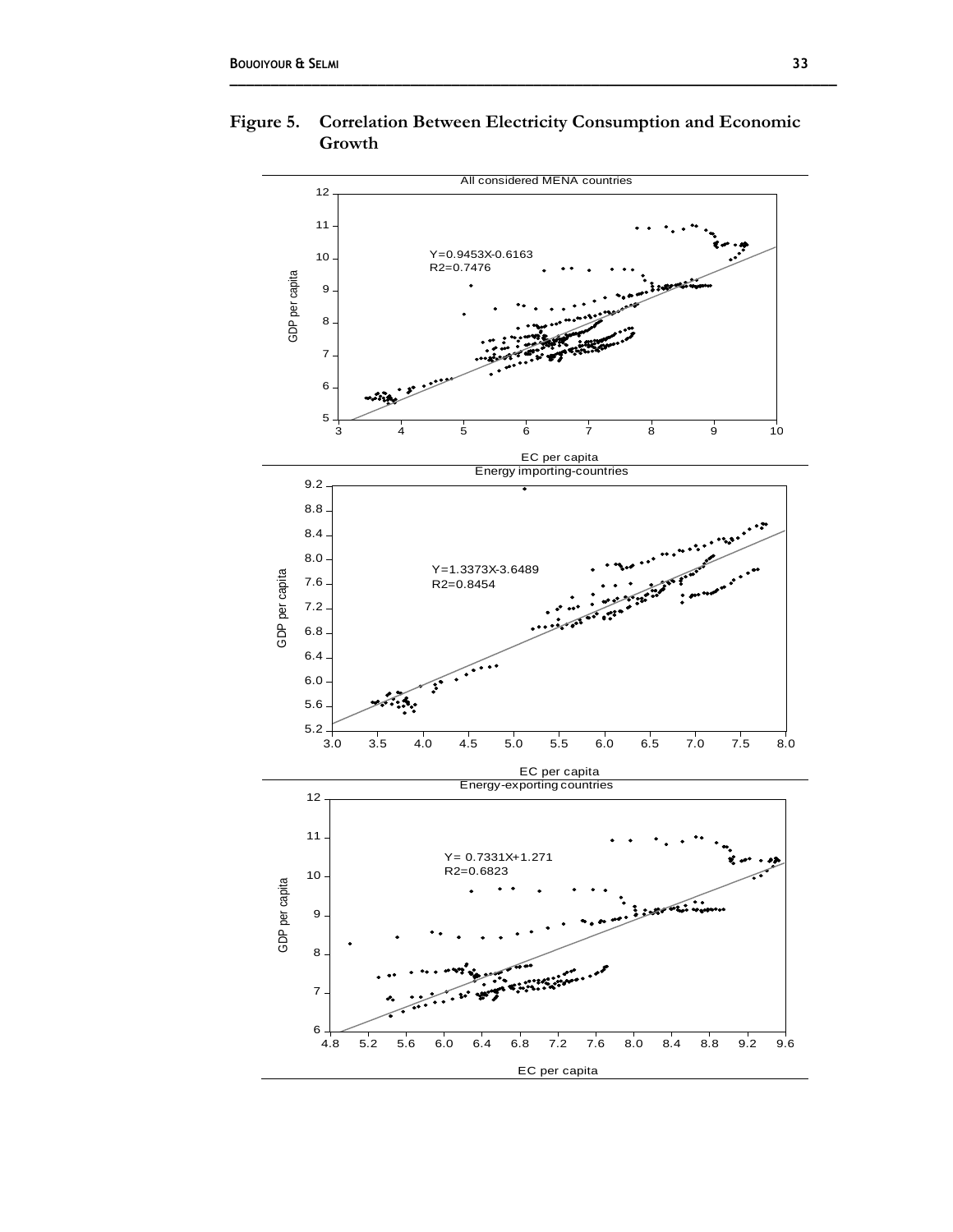With regard to our preliminary results, it is time to evaluate if there is a causal relationship between electricity consumption and growth, which varies depending to countries'characteristics. To do so, we pass to apply panel unit root analysis, panel cointegration analysis, panel causality analysis panel fully modified ordinary least square and we finish by testing causality per country.

**\_\_\_\_\_\_\_\_\_\_\_\_\_\_\_\_\_\_\_\_\_\_\_\_\_\_\_\_\_\_\_\_\_\_\_\_\_\_\_\_\_\_\_\_\_\_\_\_\_\_\_\_\_\_\_\_\_\_\_\_\_\_\_\_\_\_\_\_\_\_\_\_\_\_**

#### **3.2 Panel Unit Root Test**

The properties of electricity consumption per capita and GDP per capita need to avoid the possibility of spurious regressions. In order to assess the stationary of these variables, we will previously test the dynamic heterogeneity. This allows us to assess if the linkage between electricity consumption and economic growth is characterized by heterogeneity in dynamics and error variances. Thus, we carry out three different unit root tests including IPS-W-statistic (Im et al. 2003), ADF-Fisher Chi-square (Augmented Dickey Fuller, 1979) and PP-Fisher Chi-square tests (Phillips and Perron, 1988).

The IPS test is given by the following autoregressive specification:

$$
Y_{i,t} = \rho_i + Y_{i,t-1} + \delta_i X_{i,t} + \varepsilon_{i,t}
$$
 (1)

where i=1, ..., N for each country in the three panel samples in question (All MENA countries, MENA energy exporters, MENA energy importers);  $t=1, ..., T$  refers to the time period;  $Y_{i}$  represents the endogenous variable of the considered model;  $X_{i,j}$  represents the exogenous variables in the model including fixed effects or individual time trend;  $\rho_i$  are the autoregressive coefficients; and  $\varepsilon_{i,t}$  are the stationary error terms.

According to Im et al. (2003), the IPS test averages the ADF-Fisher Chi-square unit root test allowing different orders of serial corrections.

$$
\varepsilon_{i,t} = \sum_{j=1}^{p} \varphi_{i,j} \varepsilon_{i,t-j} + \mu_{i,t}
$$
 (2)

Then, the substitution of equation (2) into equation (1) yields:

$$
Y_{i,t} = \rho_i + Y_{i,t-1} + \delta_i X_{i,t} + \sum_{j=1}^{p_i} \varphi_{i,j} \varepsilon_{i,t-j} + \mu_{i,t}
$$
 (3)

where  $p_i$  represents the number of lags in the ADF regression. The null hypothesis is that each series in the panel contains a unit root  $(H_0 \cdot \varrho_i = 1)$ . The alternative hypothesis is that at least one of the individual series in the panel is stationary (*H*<sub>0</sub>: $\varrho$ *<sub>i</sub>*<1).

The results of unit root tests are reported in Table 3, revealing that the GDP per capita is stationary at the  $5\%$  significance level of the first difference I(1) and electricity consumption per capita is stationary at I(0) for all MENA countries, the seven MENA energy exporters and the five MENA energy importers.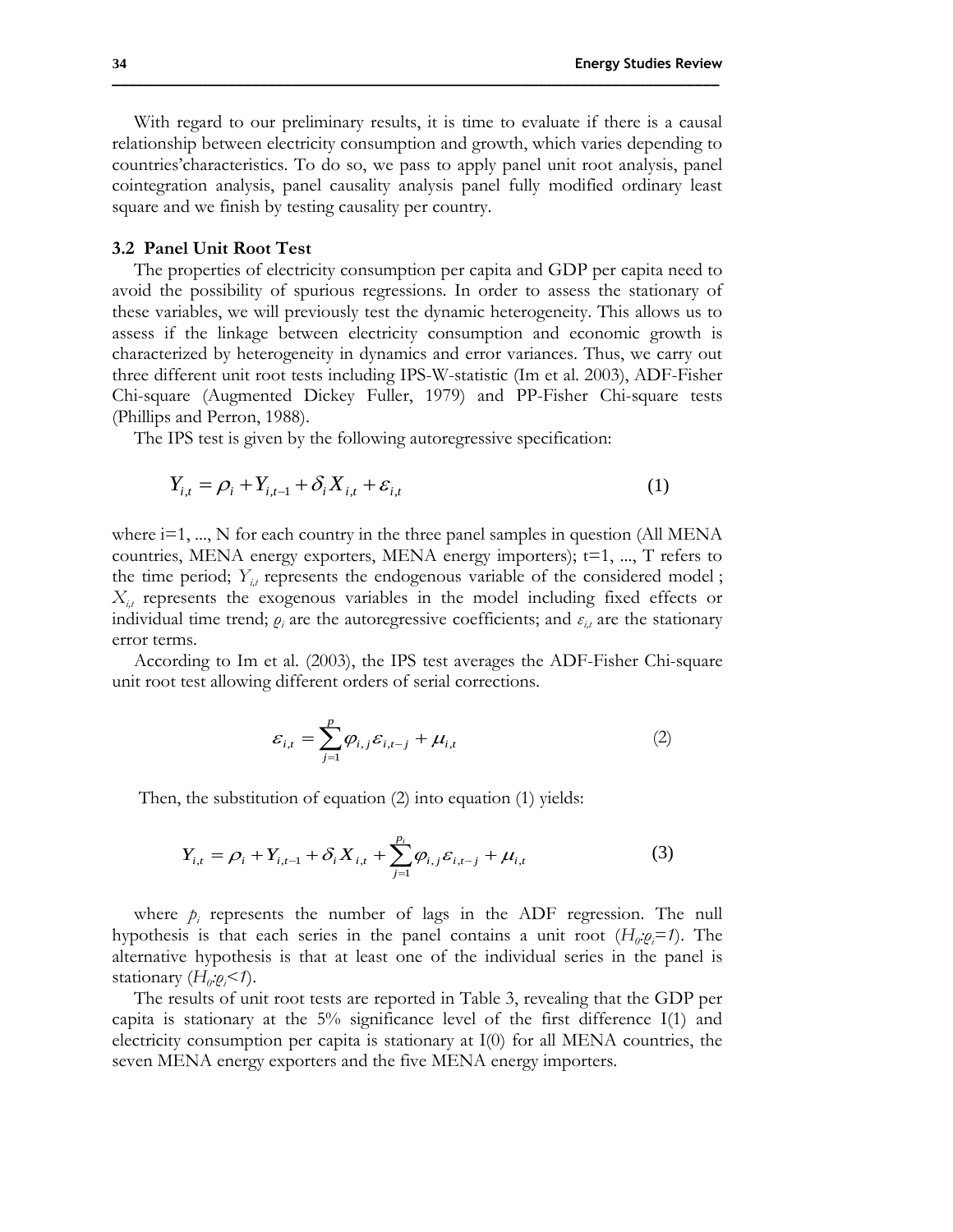|             | <b>MENA</b>      |                  |                      | <b>Energy exporters</b> |                      | <b>Energy importers</b> |  |
|-------------|------------------|------------------|----------------------|-------------------------|----------------------|-------------------------|--|
|             | countries        |                  |                      |                         |                      |                         |  |
|             | Ln/EC            | Ln(GDP)          | Ln(EC)               | Ln(GDP)                 | Ln(EC)               | Ln(GDP)                 |  |
|             |                  |                  |                      |                         |                      |                         |  |
| Im.         | 2.3890           | 3.5286           | $-2.66877^{\circ}$   | $-4.93156^{\circ}$      | 0.2295               | $-8.5418^{\circ}$       |  |
| Pesaran     |                  |                  |                      |                         |                      |                         |  |
| and Chin    |                  |                  |                      |                         |                      |                         |  |
| w-stat      |                  |                  |                      |                         |                      |                         |  |
| $ADF-$      | $24.089^{\circ}$ | 9.1857           | $29.2989^{\text{a}}$ | $39.9338^{\circ}$       | 11.8740              | $59.0159^{\circ}$       |  |
| Fisher-Chi- |                  |                  |                      |                         |                      |                         |  |
| Square      |                  |                  |                      |                         |                      |                         |  |
| PP-Fisher-  | $63.996^{\circ}$ | $42.244^{\circ}$ | 77.7892 <sup>a</sup> | $46.4846^a$             | 23.4849 <sup>a</sup> | $56.1519^{a}$           |  |
| Chi-Square  |                  |                  |                      |                         |                      |                         |  |

## **Table 3. Panel Unit Root Tests**

Notes: Critical value at the 1% significance level denoted by "a" ; Panel unit root test includes intercept and trend.

#### **3.3 Panel Cointegration**

One of the reason of testing cointegration link between electricity consumption and economic growth is to determine whether the regressions are spurious. Before estimating the relationship between two variables and before testing whether there is a causal link, it is appropriate to test the cointegrating interaction between the series in question. Thus and after verifying the heterogeneity of GDP per capita and electricity consumption per capita using panel unit root tests which indicate that the first variable is integrated of order one and the second is integrated of order zero, the heterogeneous panel cointegration advanced by Pedroni (2004) is tested, expressed as follows:

$$
LnGDP_{i,t} = \alpha_i + \delta_{i,t} + \beta_i LnEC_{i,t} + \varepsilon_{i,t}
$$
\n<sup>(4)</sup>

where  $i=1, ..., N$  for each country in the panel and  $t=1, ..., T$  refers to the time period. The parameters  $a_i$  and  $\delta_i$  allow for the possibility of country-specific fixed effects and deterministic trends, respectively. *ε i,t* denote the estimated residuals which represent deviations from the long-run relationship.

By doing so, we conclude from Table 4 a significant long-run relationship between electricity consumption and growth in all MENA countries. This relation is also valid when when decomposing the whole sample into MENA energy exporters (i.e. Algeria, Egypt, Iran, Oman, Saudi Arabia, Syria and UAE) and MENA energy importers (i.e. Jordan, Morocco, Sudan, Tunisia and Turkey).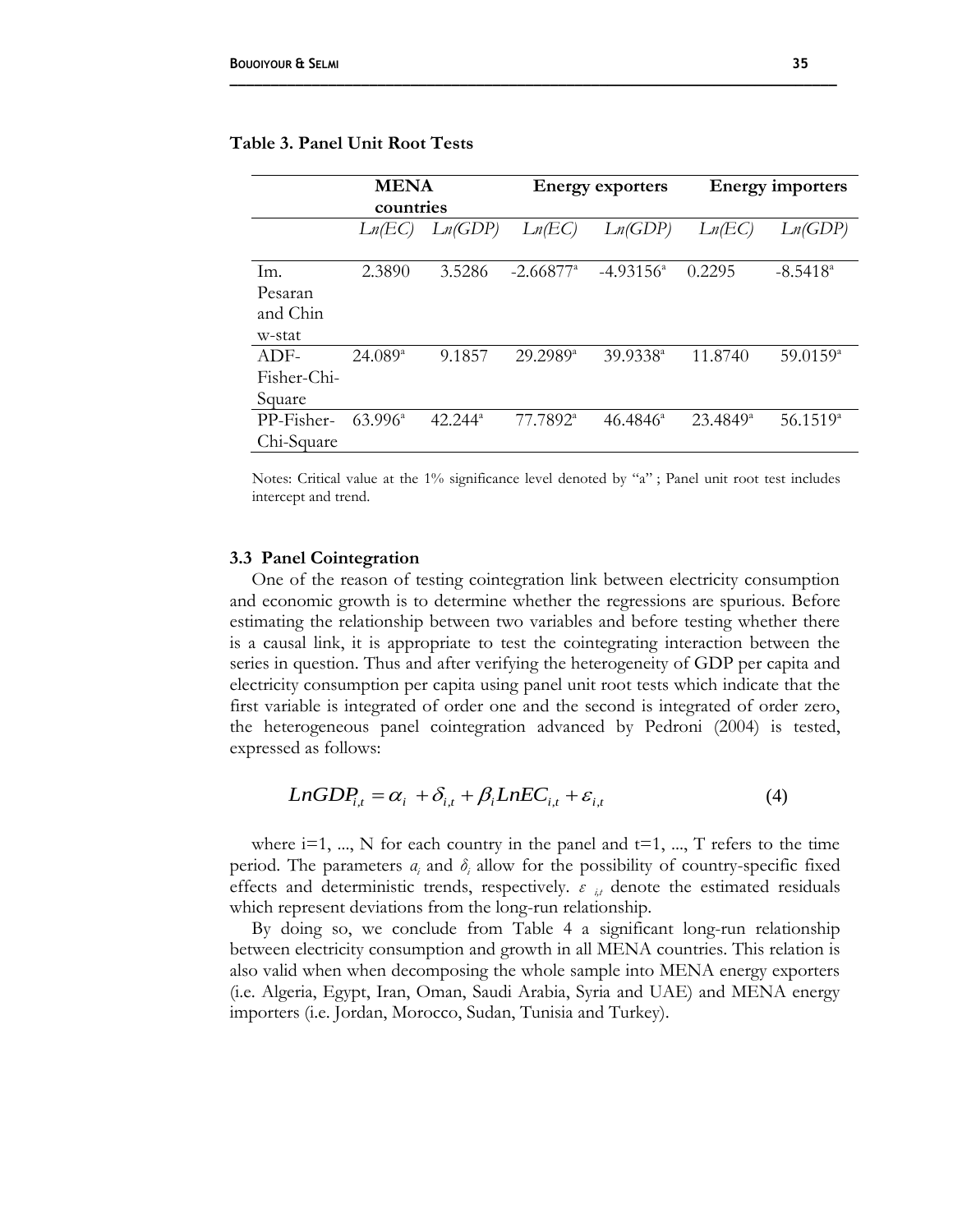|                           | <b>All MENA countries</b> |                              |                          |  |  |  |  |
|---------------------------|---------------------------|------------------------------|--------------------------|--|--|--|--|
|                           |                           | Between                      |                          |  |  |  |  |
| Within dimension          | Statistic tests           | dimension                    | Statistic tests          |  |  |  |  |
| Panel v-Statistic         | $0.683227^a$              | Group <i>Q</i> -Statistic    |                          |  |  |  |  |
|                           |                           |                              | $0.601640^{\circ}$       |  |  |  |  |
|                           | $-0.166775$ <sup>a</sup>  | Group PP-                    |                          |  |  |  |  |
| Panel <i>Q</i> -Statistic |                           | Statistic                    |                          |  |  |  |  |
|                           |                           |                              | $0.204507$ <sup>a</sup>  |  |  |  |  |
| Panel PP-Statistic        | $-0.278584$ <sup>a</sup>  | Group ADF-                   |                          |  |  |  |  |
|                           |                           | Statistic                    |                          |  |  |  |  |
| Panel ADF-                | $-1.149631^{a}$           |                              |                          |  |  |  |  |
| Statistic                 |                           |                              | $-0.780932$ <sup>a</sup> |  |  |  |  |
|                           |                           |                              |                          |  |  |  |  |
|                           |                           | <b>MENA</b> energy exporters |                          |  |  |  |  |
| Panel v-Statistic         | $0.508051^a$              | Group <i>Q</i> -Statistic    |                          |  |  |  |  |
|                           |                           |                              | $0.628082^a$             |  |  |  |  |
|                           | $0.205490^{\mathrm{a}}$   | Group PP-                    |                          |  |  |  |  |
| Panel o-Statistic         |                           | Statistic                    |                          |  |  |  |  |
|                           |                           |                              | $0.635769^{\circ}$       |  |  |  |  |
| Panel PP-Statistic        | $0.340837$ <sup>a</sup>   | Group ADF-                   |                          |  |  |  |  |
|                           |                           | Statistic                    |                          |  |  |  |  |
| Panel ADF-                | $-0.871675$ <sup>a</sup>  |                              |                          |  |  |  |  |
| Statistic                 |                           |                              | $-0.569899^{\rm a}$      |  |  |  |  |
|                           |                           |                              |                          |  |  |  |  |
|                           |                           | <b>MENA</b> energy importers |                          |  |  |  |  |
| Panel v-Statistic         | $1.265027^a$              | Group <i>o</i> -Statistic    |                          |  |  |  |  |
|                           |                           |                              | $-0.216878$ <sup>a</sup> |  |  |  |  |
|                           | $-0.774489$ <sup>a</sup>  | Group PP-                    |                          |  |  |  |  |
| Panel o-Statistic         |                           | Statistic                    |                          |  |  |  |  |
|                           |                           |                              | $-0.497774$ <sup>a</sup> |  |  |  |  |
| Panel PP-Statistic        | $-0.730422$ <sup>a</sup>  | Group ADF-                   |                          |  |  |  |  |
|                           |                           | Statistic                    |                          |  |  |  |  |
| Panel ADF-                | $-1.590007$               |                              |                          |  |  |  |  |
| Statistic                 |                           |                              | $-1.518145$              |  |  |  |  |
|                           |                           |                              |                          |  |  |  |  |

## **Table 4. Panel cointegration tests**

Notes: For the seven tests, the panel *v*-statistic is a one-sided test where large positive values reject the null hypothesis of no cointegration whereas large negative values for the remaining test statistics reject the null hypothesis of no cointegration. Critical values at the 1% significance level denoted by  $a$ ".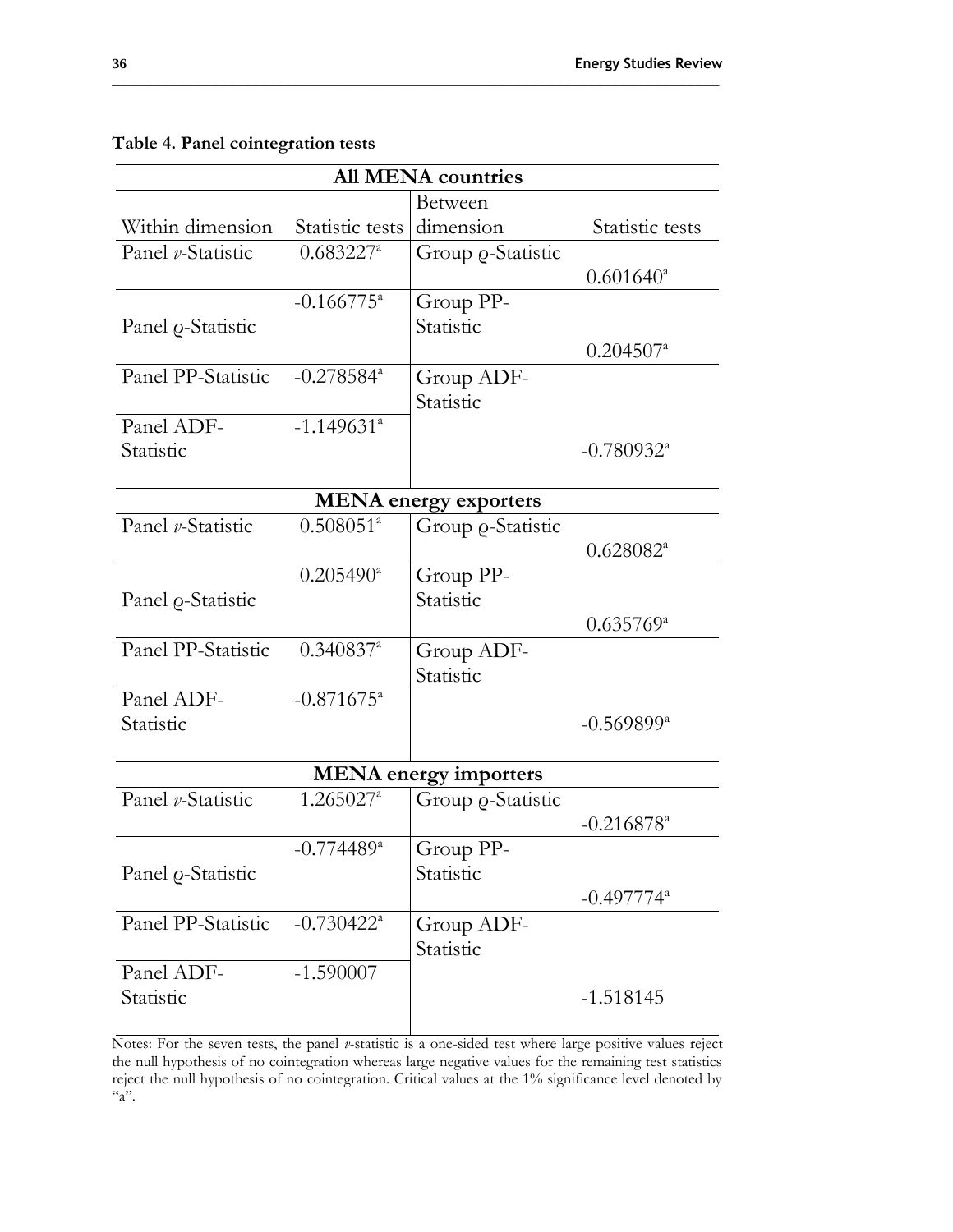It is also observable from Table 5 that a strong and significant linkage runs from electricity consumption to GDP in the three groups of countries using FMOLS method.

**\_\_\_\_\_\_\_\_\_\_\_\_\_\_\_\_\_\_\_\_\_\_\_\_\_\_\_\_\_\_\_\_\_\_\_\_\_\_\_\_\_\_\_\_\_\_\_\_\_\_\_\_\_\_\_\_\_\_\_\_\_\_\_\_\_\_\_\_\_\_\_\_\_\_**

|                                           | <b>MENA</b>      | <b>Energy exporters</b> | Energy           |  |
|-------------------------------------------|------------------|-------------------------|------------------|--|
|                                           | countries        |                         | importers        |  |
| $\mathcal{C}$                             | $3.2650^{\circ}$ | $1.4341^{\circ}$        | $3.4262^{\circ}$ |  |
|                                           | (22.045)         | (4.828)                 | (27.470)         |  |
| $Ln \left( EC\right)$ per capita) $_{t1}$ | $0.6561^{\circ}$ | $0.9307^{\circ}$        | $0.6321^{\circ}$ |  |
|                                           | (29.569)         | (23.173)                | (31.200)         |  |
| $R^2$                                     | 0.68             | 0.68                    | 0.84             |  |

#### **Table 5. Panel FMOLS Long-run Estimates**

Notes: t-statistics are reported in parentheses. In our estmates, we take account into White's heteroskedasticity test. Significance at the 1% level denoted by "a".

#### **Panel Causality**

To examine the direction of causality between electricity consumption and economic growth, we use a dynamic panel error-correction specification.

$$
\Delta LnGDP_{i,t} = \alpha_i^e + \sum_{k=1}^q \theta_{i,k}^e \Delta LnGDP_{i,t-k} + \sum_{k=0}^q \theta_{i,k}^e \Delta LnEC_{i,t-k} + \lambda_i^e \varepsilon_{i,t-1}^e + \mu_{i,t}^e \qquad (5)
$$

$$
\Delta LnEC_{i,t} = \alpha_i^{\nu} + \sum_{k=1}^{q} \theta_{i,k}^{\nu} \Delta LnEC_{i,t-k} + \sum_{k=0}^{q} \theta_{i,k}^{\nu} \Delta LnGDP_{i,t-k} + \lambda_i^{\nu} \varepsilon_{i,t-1}^{\nu} + \mu_{i,t}^{\nu}
$$
 (6)

where  $i = 1, ..., N$  represents the samples of countries (all MENA countries, MENA energy exporters, MENA energy importers) and  $t = 1, ..., T$  denotes the time period while  $GDP_i$  and  $EC_i$  are economic growth and electricity consumption, respectively. Δ denotes the first-difference operator, *α<sup>i</sup>* stands for the fixed effects, *k*  denotes the lag length,  $\varepsilon$ <sub>i</sub>,<sup> $-1$ </sup> represents the one period lagged error-correction term, and *u*<sub>*i*,*t*</sub> is the serially uncorrelated error term with mean zero. The coefficients  $\theta_{i,k}^{i}$ where  $j = e$ , *v* denote the short-run dynamics while  $\lambda^j$ , where  $j = e$ , *v* represent the speeds of adjustment.

Our results reported in Table 6 reveal that there is a significant short-run causality running from GDP and electricity consumption in MENA countries. In the long -run, all the estimated coefficients associated to the electricity consumption and growth equations are significant, implying that energy consumption could play an important adjustment factor as the system departs from the long-run equilibrium.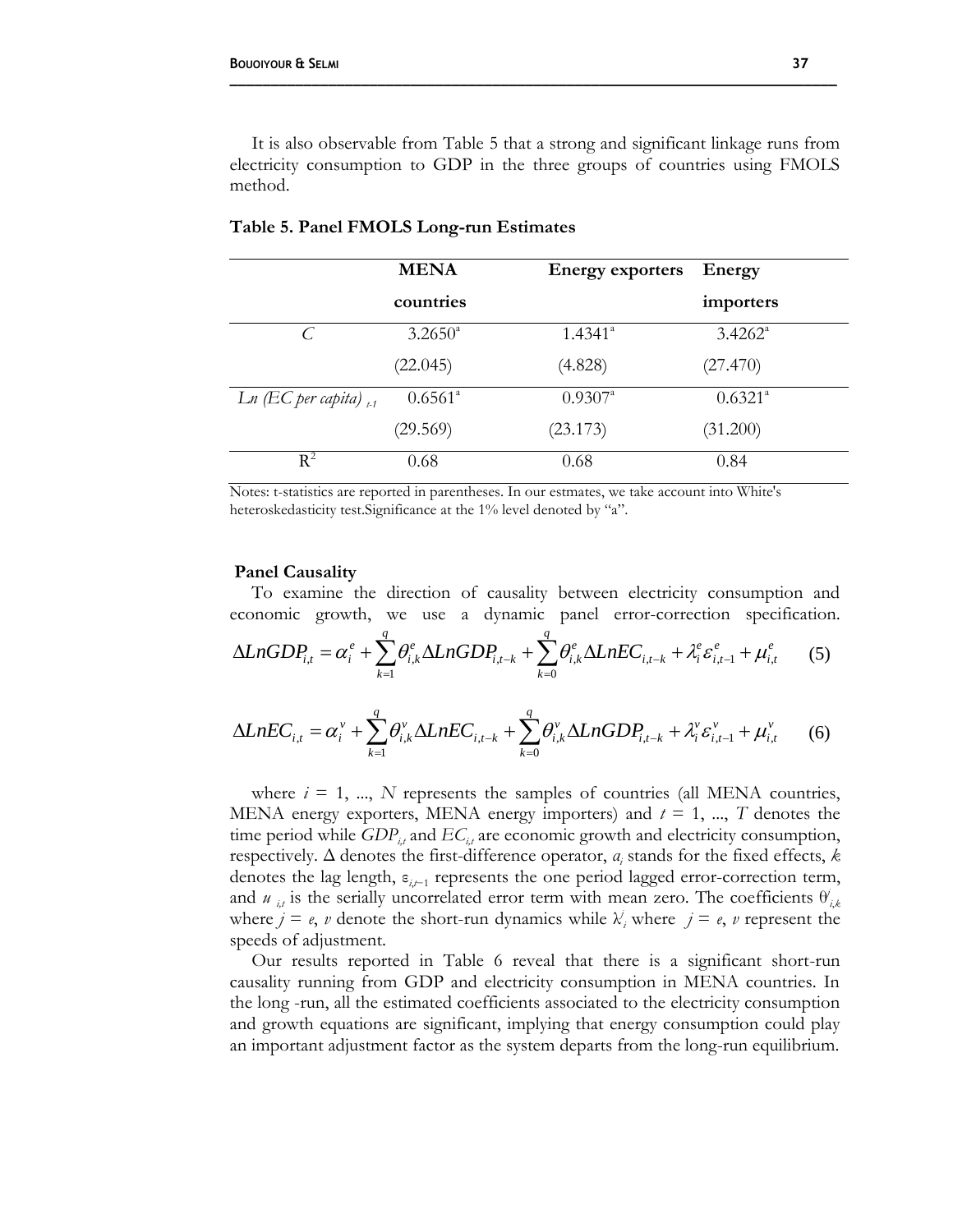| Dependent variable | Sources of causation (independent variables) |                  |                          |  |
|--------------------|----------------------------------------------|------------------|--------------------------|--|
|                    | Short run                                    |                  | Long run                 |  |
|                    | $\triangle LnGDP$                            | $\triangle$ LnEC | $\varLambda \varepsilon$ |  |
| All MENA countries |                                              |                  |                          |  |
|                    |                                              |                  |                          |  |
| $\triangle$ LnGDP  |                                              | $1.11E-11^a$     | $-1.15E-12^a$            |  |
|                    | $-2.02E-11^a$                                | (16.5072)        | $(-5.0236)$              |  |
| $\triangle$ LnEC   | $(-6.6640)$                                  |                  | $-4.98E-12^{a}$          |  |
|                    |                                              |                  | $(-4.1541)$              |  |
| <b>MENA</b> energy |                                              |                  |                          |  |
| exporters          |                                              |                  |                          |  |
|                    |                                              | $-2.96E-11^a$    | $-2.86E-11^a$            |  |
| $\triangle$ LnGDP  |                                              | $(-2.9585)$      | $(-1.0826)$              |  |
|                    | $-3.46E-11^{a}$                              |                  | $1.63E-11^{a}$           |  |
| $\triangle$ LnEC   | $(-3.5328)$                                  |                  | (1.04113)                |  |
| <b>MENA</b> energy |                                              |                  |                          |  |
| importers          |                                              |                  |                          |  |
|                    |                                              | $6.46E-13^a$     | $-6.08E-13^a$            |  |
| $\triangle$ LnGDP  |                                              | (8.6974)         | $(-4.6671)$              |  |
|                    | $-5.18E-13^a$                                |                  | $4.05E-13^{a}$           |  |
| $\triangle$ LnEC   | $(-6.4702)$                                  |                  | (2.0798)                 |  |

## **Table 6. Panel Causality Results**

Notes: Partial F-statistics reported with respect to short-run changes in the independent variables. The sum of the lagged coefficients for the respective short-run changes is denoted in parentheses. *λε* represents the coefficient of the error correction term. Significance at the 1% level is denoted by "a".

Then, we apply a bivariate Granger test per country. The findings summarized in Table 7 confirm a bi-directional relationship between both considered series in the majority of energy exporters such as Algeria, Egypt and Iran) and in very few energy importing countries such as Sudan.

|                          |         |        |         | <b>MENA</b> energy exporting-countries |        |         |            |
|--------------------------|---------|--------|---------|----------------------------------------|--------|---------|------------|
| Null hypothesis          | Algeria | Egypt  | Iran    | Oman                                   | Saudi  | Syria   | <b>UAE</b> |
| EC does not cause<br>GDP | 0.0773  | 0.0773 | 0.0001  | 0.0040                                 | 0.1569 | 0.4304  | 0.1838     |
| GDP does not cause<br>ЕC | 0.0984  | 0.0984 | 0.0200  | 0.8485                                 | 0.1443 | 0.0507  | 0.5459     |
|                          |         |        |         | <b>MENA</b> energy importing-countries |        |         |            |
| Null hypothesis          | Iordan  |        | Morocco | Sudan                                  |        | Tunisia | Turkey     |
| EC does not cause<br>GDP | 0.5175  |        | 0.0698  | 0.0127                                 |        | 0.9432  | 0.0466     |
| GDP does not cause<br>EС | 0.0214  |        | 0.1662  | 0.0783                                 |        | 0.2857  | 0.1550     |

## **Table 7. Pairwise Probability of Granger Causality Test**

Note: the statistics are F-statistic calculated under the null hypothesis of no causation. The coefficient of lag of error correction term is equal to zero is null hypothesis of short run causality test, which denotes statistical insignificance and fails then to reject the null hypothesis of noncausality.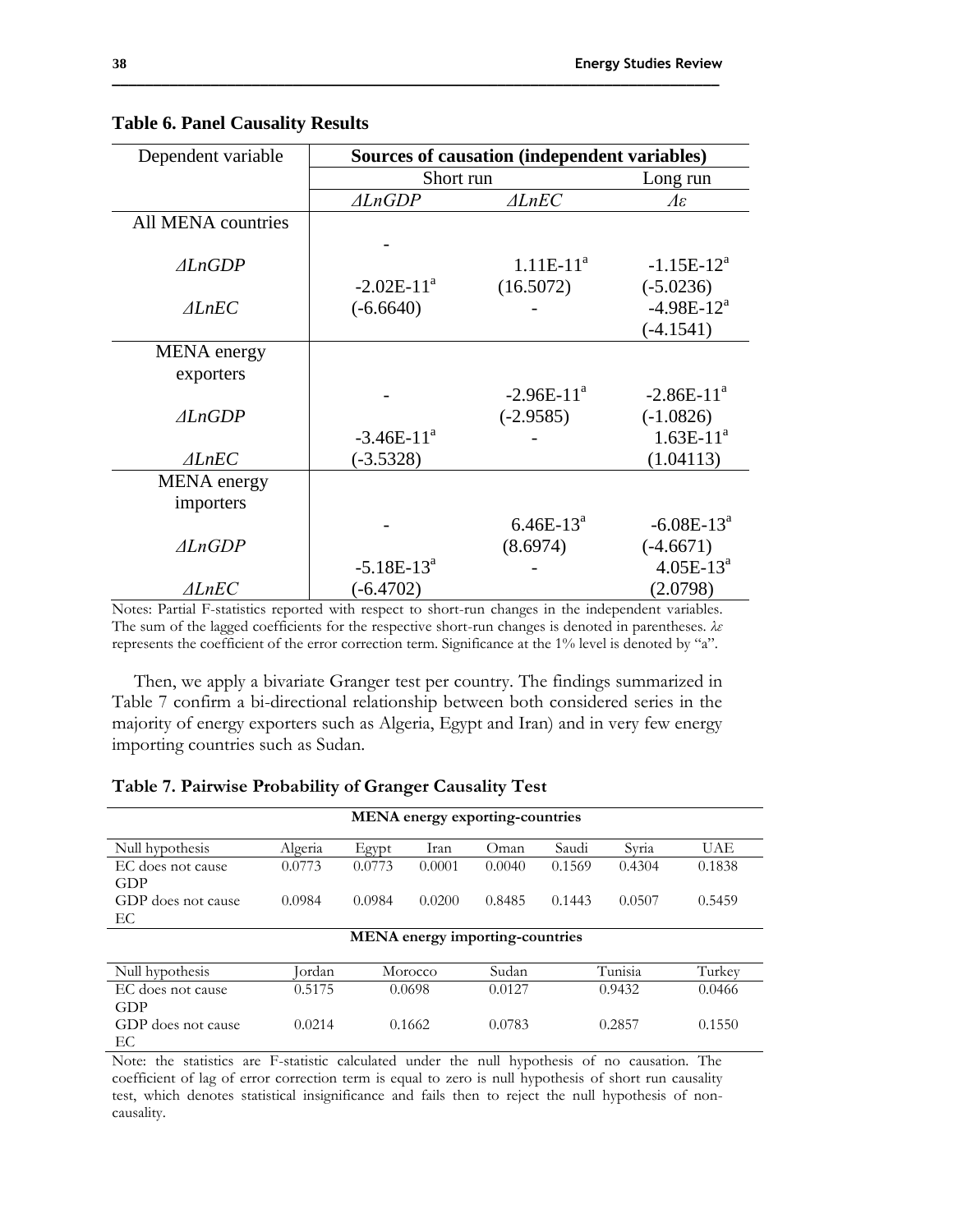#### **4. OUTCOMES APPRAISAL AND ECONOMIC IMPLICATIONS**

Our above findings summarized in Table 8 reveal that the supported hypothesis depends closely to the nature of countries. For instance, 16.66% of the whole countries supported the growth hypothesis, 25% the conservation hypothesis, 33.33% the feedback hypothesis and 25% the neutrality hypothesis. 14.28% of MENA energy exporters (i.e. Algeria, Egypt, Iran, Oman, Saudi Arabia, Syria and the UAE) supported the growth hypothesis at the same way of conservation hypothesis, 42.88% the feedback hypothesis and 28.57% the neutrality hypothesis. Additionally, almost of 60 % of energy importers provide support for conservation hypothesis.

**\_\_\_\_\_\_\_\_\_\_\_\_\_\_\_\_\_\_\_\_\_\_\_\_\_\_\_\_\_\_\_\_\_\_\_\_\_\_\_\_\_\_\_\_\_\_\_\_\_\_\_\_\_\_\_\_\_\_\_\_\_\_\_\_\_\_\_\_\_\_\_\_\_\_**

|                    | Growth     | Conservation | Feedback   | Neutrality |
|--------------------|------------|--------------|------------|------------|
|                    | hypothesis | hypothesis   | hypothesis | hypothesis |
| All MENA countries | 16.66%     | 25%          | 33.33%     | 25%        |
| <b>MENA</b> energy | 14.28%     | 14.28%       | 42.88%     | 28.57%     |
| exporters          |            |              |            |            |
| <b>MENA</b> energy | 20%        | 40%          | 20%        | 20%        |
| importers          |            |              |            |            |

#### **Table 8. Summary of Causality Results**

For energy-importing countries, there is evidence in favour of an unidirectional relationship between electricity consumption per capita and economic growth with causality running from electricity use to economic growth. This implies that restrictions on electricity consumption can threaten economic growth while increases of electricity usage can faster GDP. Thus, a policy here to reduce electricity consumption utilization will harm economic growth and can hinder economic enhancement. More precisely, a negative shock to electricity consumption leads to higher electricity prices or to electricity conservation policies which can affect negatively and significantly GDP per capita (e.g. Narayan and Singh, 2007). This suggests that good energy infrastructures may be considered as stimulus for economic growth.

For energy-exporting countries, there is highly important evidence in favour of neutrality hypothesis. Instead, the role of energy can be neutral vis-à-vis economic growth because the energy cost is very low relative to GDP, and thus energy consumption is not likely to have a significant impact on output growth. Hence, imposing taxes to reduce electricity consumption or implementing a conservation policy will not harm economic growth (e.g. Bildirici et al. 2012). Accordingly, Wolde-Rufael (2006) and Narayan and Smith (2009) show that the lack of causality in both directions implies that measures to save electricity usage can be taken without compromising economic growth. This can be intensely attributable to the fact that these countries have not yet reached a high level of electricity autonomy which allows them to reduce their energy use.

Furthermore, there is evidence to support the growth hypothesis for 14.28% in energy exporters and for 20% in energy importers. In these countries, electricity consumption acts as a stimulus for economic growth, that is to say that when the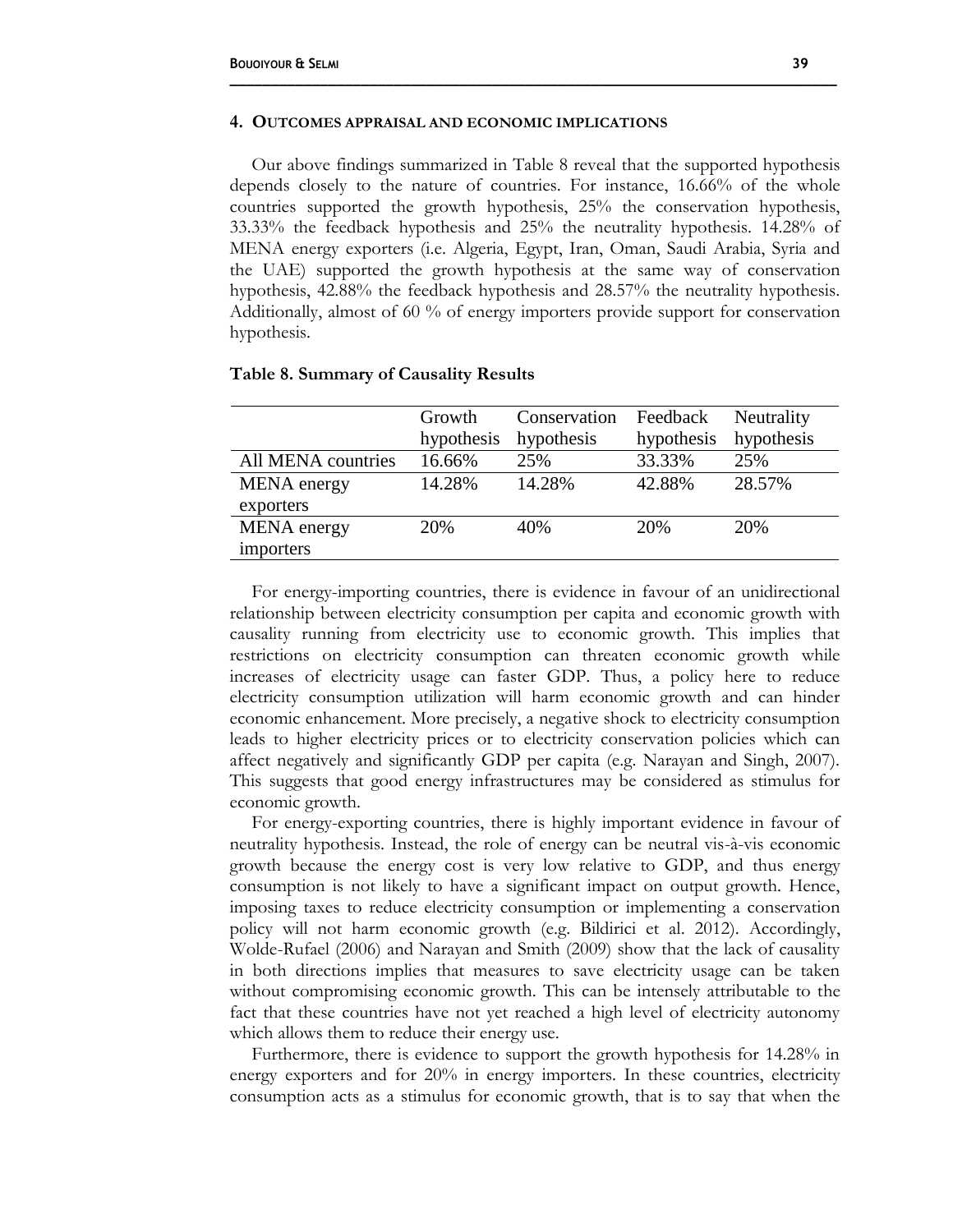economy grows, electricity becomes predominant (e.g. Toman and Jemelkova, 2003). Although, a decrease in economic growth can lead to an absence of sufficient choice providing access to modern, adequate and efficient energy services able to mitigate economic and human development-damaging, i.e. energy poverty (e.g. Reddy (2000) and Wolde-Rufael (2006)).

Intuitively, we find that Iran in energy exporters and Turkey in energy importers are leaders in terms of the association between energy usage and economic growth. This may be mainly due to the good structuring of the electricity sector that leads necessarily to a positive and significant effect on economic growth.

#### **5. CONCLUSION**

The nexus between electricity consumption and economic growth is a widely studied research topic. Despite this large strand of literature on this issue, the empirical evidence stills conflicting in terms of the direction of causation. Our study finds an empirical survey of the literature on the link between electricity consumption and growth in MENA countries (energy importers versus energy exporters), to compare it with the previous results.

As prior studies, we find mixed results in terms of the causal relationship between electricity usage and growth. We support in different percentages various hypothesis (i.e. neutrality, growth, conservation and feedback). We show that for the specific countries surveyed (see Appendix A), 35.48% supported the neutrality hypothesis, 29.03% the conservation hypothesis, 12.9% the growth hypothesis and 22.58% the feedback hypothesis. It appears also that Iran and Turkey behave better in terms of the focal relationship comparable to the rest of countries of our set sample.

To sum up, we conclude that the nexus between electricity consumption and growth in MENA countries appears complex and depends intensely to the nature of countries (energy importers, energy exporters, with low GDP or with high GDP,…). Hence, this study can be instrumental in the choice of valuable energy policies that will prevent negative impact on economic growth. From our results, it seems important: (i) to reorganize the electricity sector can be a useful and valuable tool of our considered economies, especially under the current energy crisis; (ii) to identify clearly the determinants of electrical energy demand to elucidate the understanding of practitioners in energy markets; (iii) to use modern energy can be a prerequisite for economic and technological progress as it completes the production process (e.g. Ebohon (1996) and Templet (1999)). To make electricity accessible to overall economic sectors can improve the quality of population's lives and ahieve economic growth and then reduce poverty; (iv) to combine rapid urbanization with growth is likely to accelerate the traditional energy pass-through to commercial energy such as electricity usage.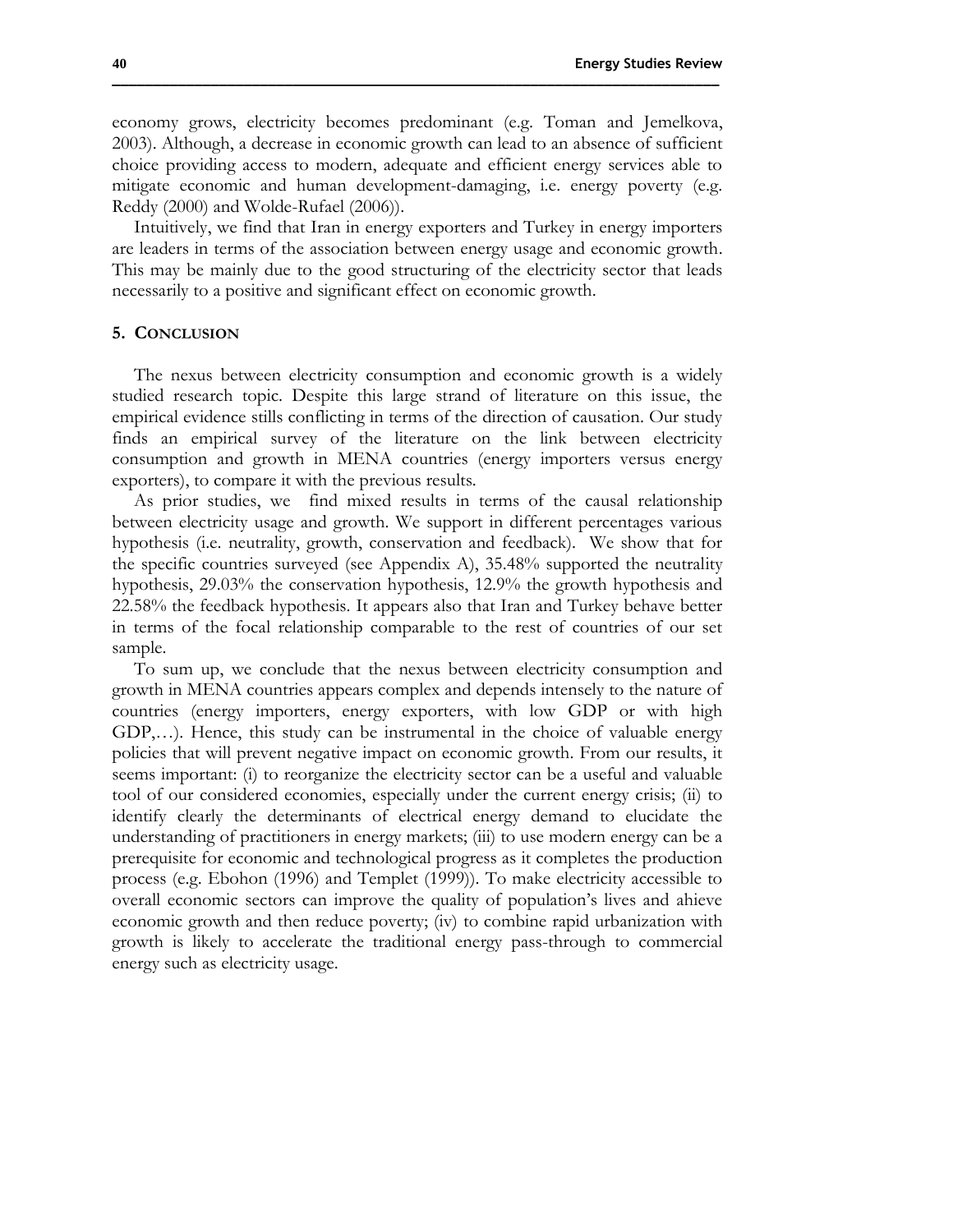#### **REFERENCES**

Acaravci, A. and Ozturk, I. (2010). On the Relationship between Energy Consumption, CO2 Emissionsand Economic Growth in Europe. Energy, 35(12), 5412-5420.

**\_\_\_\_\_\_\_\_\_\_\_\_\_\_\_\_\_\_\_\_\_\_\_\_\_\_\_\_\_\_\_\_\_\_\_\_\_\_\_\_\_\_\_\_\_\_\_\_\_\_\_\_\_\_\_\_\_\_\_\_\_\_\_\_\_\_\_\_\_\_\_\_\_\_**

- Al-Iriani, M.A. (2006). Energy–GDP Relationship Revisited: An Example from GCC Countries Using Panel Causality. Energy Policy, 34(17), 3342-3350.
- Apergis, N., Payne J-E. (2009). CO2 emissions, energy usage, and output in Central America. Energy Policy 37, 3282–3286.
- Apergis, N., Payne, J.E. (2010). The Emissions, Energy Consumption, and Growth Nexus: Evidencefrom the Common Wealth of Independent States. Energy Policy, 38(1), 650-655.
- Arouri, M.H, Ben Youssef, A., M'Henni, H, Rault, C. (2012). Energy Consumption, Economic Growth and CO2 Emissions in Middle East and North African Countries. CESifo Group Munich, Working Paper Series, 3726.
- Asafu-Adjaye, J., (2000) The relationship between energy consumption, energy prices and economic growth: time series evidence from Asian developing countries, Energy Economics, 22; 615-625.
- Belke, A., Dobnik, F. and Dreger, C. (2011). Energy consumption and economic growth: New insights into the cointegration relationship. Energy Economics 33(5), 782–789.
- Bildirici, M., Bakirtas, T. and Kayiksi, F. (2012). Economic growth and electricity consumption: An ARDL analysis. Conference on International energy, Vienna 2012.
- Bouoiyour, J. and Selmi, R. (2013). GCC countries and the relationship between oil price and real exchange rate. Working paper CATT, University of Pau.
- Dickey, D.A., Fuller, W.A. (1979). Distribution of the Estimators for AutoRegressive Time Series with a Unit Root. Journal of the American Statistical Association, 74(366), 427-431.
- Dobnick, F., (2011). Energy consumption and economic growth revisited : structural breaks and cross section dependence, Ruhr Economic Papers n° 303.
- Ebohon, O.J., (1996). Energy, economic growth andcausality in developing countries: a case study of Tanzania and Nigeria. Policy 24 (5), 447–453.
- Fisher, R.A. (1932). Statistical Methods for Research Workers (4th Ed.). Edinburgh, Scotland: Oliver and Boyd.
- Im, K., Pesaran, M.H., Shin, Y. (2003). Testing for Unit Roots in Heterogeneous Panels. Journal of Econometrics, 115(1), 53-74.
- Mahadevan, R. and Asafu-Adjaye, J. (2007). Energy consumption, economic growth and prices: A reassessment using panel VECM for developed and developing countries. Energy Policy 35(4), 2481–2490.
- Narayan, P-K., and Prasad, A. (2008). Electricity consumption-real GDP causality nexus: evidence from a bootstrapped causality test for 30 OECD countries. Energy Policy 36, 910–8.
- Narayan, P.K. and Singh, B. (2007). The electricity consumption and GDP nexus for the Fiji Islands. Energy Economics, 29: 1141-1150.
- Narayan, P. K. and R. Smith (2009). Multivariate Granger causality between electricity consumption, exports and GDP: Evidence from a panel of Middle Eastern countries. Energy Policy 37(1), 229–236.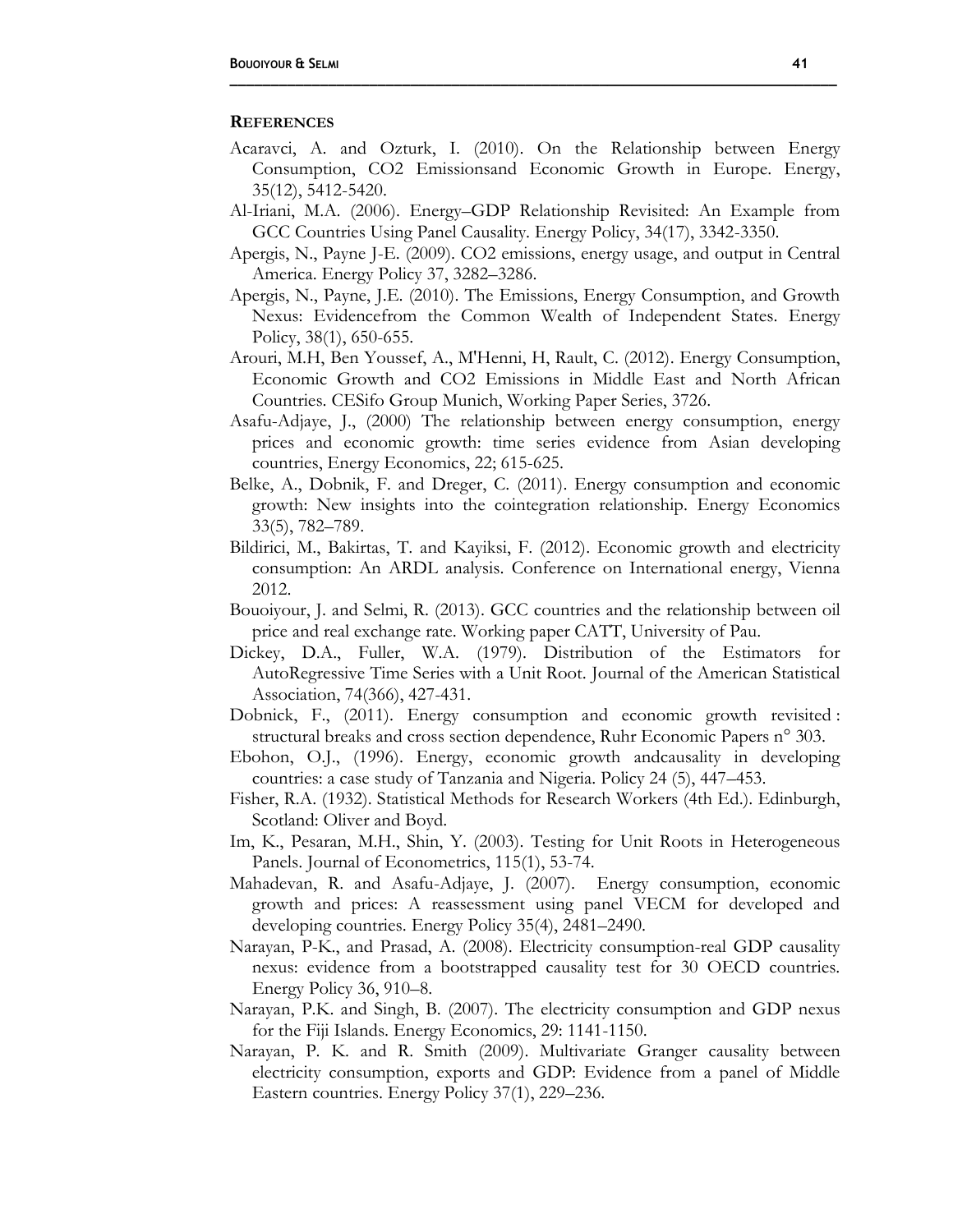- Niu, S., Ding, Y. Niu, Y. Li, Y. and Luo, G. (2011). Economic growth, energy conservation and emissions reduction: A comparative analysis based on panel data for 8 Asian-Pacific countries. Energy Policy 39(4), 2121–2131.
- Ozturk, I. (2010). A literature survey on energy-growth nexus. Energy Policy, 38, 340-349.
- Ozturk, I., Acaravci, A. (2011). CO2 Emissions, Energy Consumption and Economic Growth in Turkey. Renewable and Sustainable Energy Reviews, 14(9), 3220-3225.
- Payne, J-E., (2010). A survey of the electricity consumption and growth literature, Applied energy 87, 723- 731.
- Pedroni, P. (2004). Panel Cointegration: Asymptotic and Finite Sample Properties of Pooled Time Series Tests with an Application to the PPP. Econometric Theory, 20(3), 597-625.
- Pesaran, M.H., Shin, Y. (1999). Pooled Mean Group Estimation of Dynamic Heterogeneous Panels. Journal of the American Statistical Association, 94(446), 621-634.
- Phillips, P.C.B., Perron, P. (1988). Testing for a Unit Root in Time Series Regressions. Biometrika. 75(2), 335-346.
- Reddy A-K. (2000). Energy and Social Issues, in "World Energy Assessment", UNPD, New York. ISBN 92-1-126-126-0.
- Toman, M. and Jemelkova, B., (2003). Energy and Economic Development: An Assessment of the State of Knowledge. Energy Journal, 24, 93-112.
- Tang, C-F. (2008). A re-examination of the relationship between electricity consumption and economic growth in Malaysia. Energy Policy 36, 3077–85.
- Templet, P H. (1999). Energy, diversity and development in economic systems: an empirical analysis. Ecological Economics 30 (2), 223–233.
- Wolde-Rufael Y. (2006). Electricity consumption and economic growth: a time series experience for 17 African countries. Energy Policy, 34,1106–14.
- Yoo, S-H. (2006). The causal relationship between electricity consumption and economic growth in the ASEAN countries. Energy Policy 34, 3573–82.
- Yuan, J., Zhao, C., Yu, S. and Hu, Z. (2007). Electricity consumption and economic growth in China: cointegration and co-feature analysis. Energy Economics 29, 1179–91.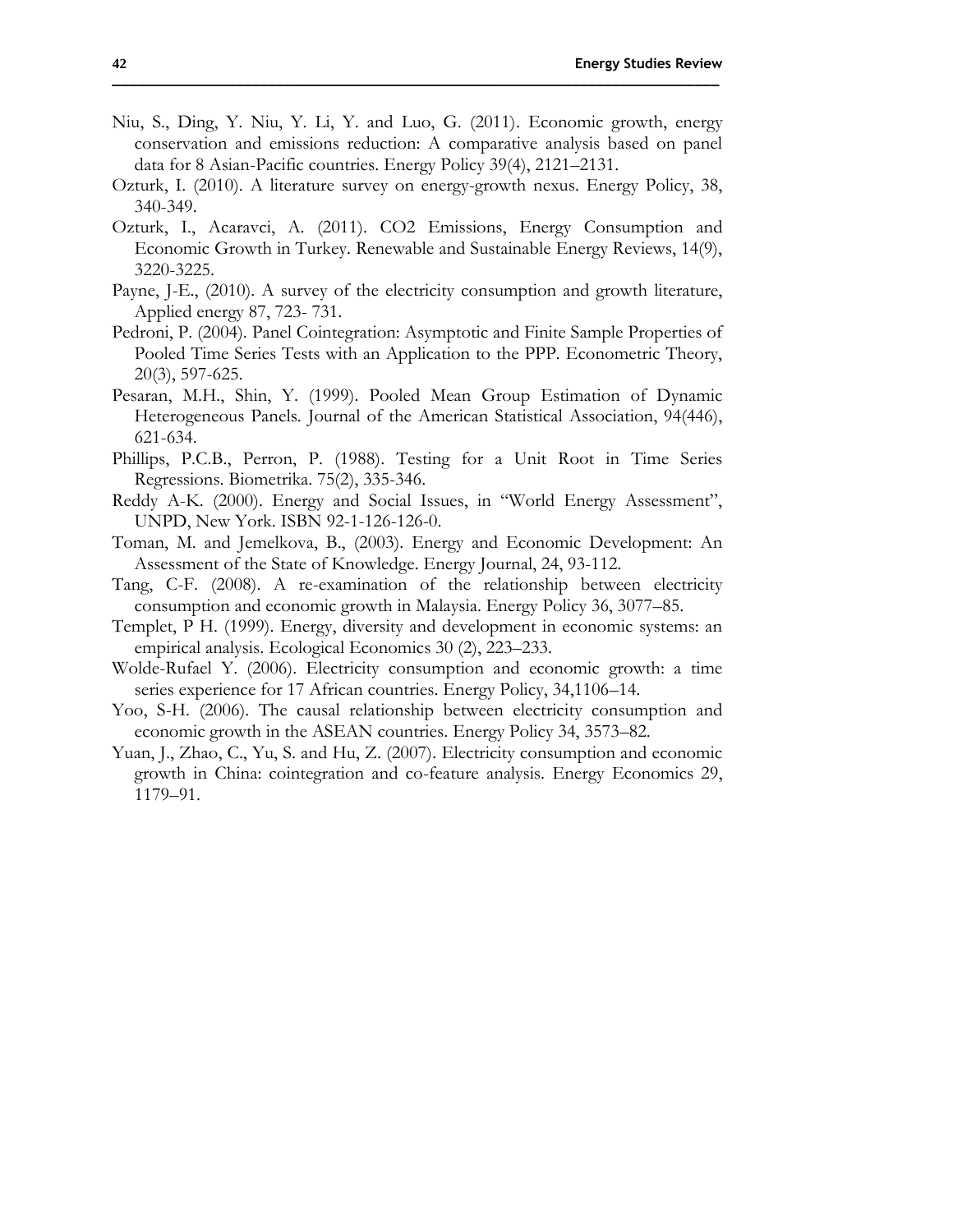Al-Mulati (2011)

Arouri et al. (2012)

| <b>Authors</b>                | Period    | Countries                                                                                                    | <b>Causality</b> test                                                                                                                                                                                                                                                                                                                              | Hypothesis                                                                                                                                                                                                                                           |
|-------------------------------|-----------|--------------------------------------------------------------------------------------------------------------|----------------------------------------------------------------------------------------------------------------------------------------------------------------------------------------------------------------------------------------------------------------------------------------------------------------------------------------------------|------------------------------------------------------------------------------------------------------------------------------------------------------------------------------------------------------------------------------------------------------|
|                               |           |                                                                                                              | American countries                                                                                                                                                                                                                                                                                                                                 |                                                                                                                                                                                                                                                      |
| Narayan and<br>Parasad (2008) | 1971-2002 | Canada<br>Mexico                                                                                             | Energy $\leftrightarrow$ Growth<br>Energy $\leftrightarrow$ Growth                                                                                                                                                                                                                                                                                 | Neutrality hypothesis<br>Neutrality hypothesis                                                                                                                                                                                                       |
| Apergis and<br>Payne (2009)   | 1980-2004 | <b>USA</b><br>Central America                                                                                | Energy $\leftrightarrow$ Growth<br>Energy $\rightarrow$ Growth                                                                                                                                                                                                                                                                                     | Neutrality hypothesis<br>Conservation<br>hypothesis                                                                                                                                                                                                  |
| Apergis and<br>Payne (2010)   | 1980-2005 | South America                                                                                                | Energy $\rightarrow$ Growth                                                                                                                                                                                                                                                                                                                        | Conservation<br>hypothesis                                                                                                                                                                                                                           |
|                               |           |                                                                                                              | Asian countries                                                                                                                                                                                                                                                                                                                                    |                                                                                                                                                                                                                                                      |
| Gosh (2009)                   | 1950-1997 | India                                                                                                        | Growth $\rightarrow$ Energy                                                                                                                                                                                                                                                                                                                        | Growth hypothesis                                                                                                                                                                                                                                    |
| Lee and Chang<br>(2005)       | 1954-2003 | Taiwan                                                                                                       | Energy $\rightarrow$ Growth                                                                                                                                                                                                                                                                                                                        | Conservation<br>hypothesis                                                                                                                                                                                                                           |
| Yoo (2006)                    | 1970-2002 | Korea                                                                                                        | Energy $\rightarrow$ Growth                                                                                                                                                                                                                                                                                                                        | Conservation<br>hypothesis                                                                                                                                                                                                                           |
| Yuan et al.<br>(2007)         | 1978-2004 | China                                                                                                        | Energy $\rightarrow$ Growth                                                                                                                                                                                                                                                                                                                        | Conservation<br>hypothesis                                                                                                                                                                                                                           |
| Tang (2008)                   | 1972-2003 | Malaysia                                                                                                     | Energy $\rightarrow$ Growth                                                                                                                                                                                                                                                                                                                        | Conservation<br>hypothesis                                                                                                                                                                                                                           |
| Niu et al.<br>(2011)          | 1971-2005 | Developed<br>Developing                                                                                      | Energy $\rightarrow$ Growth<br>Growth $\rightarrow$ Energy                                                                                                                                                                                                                                                                                         | Conservation<br>hypothesis<br>Growth hypothesis                                                                                                                                                                                                      |
|                               |           |                                                                                                              | European countries                                                                                                                                                                                                                                                                                                                                 |                                                                                                                                                                                                                                                      |
| Narayan and<br>Parasad (2008) | 1960-2002 | Belgium<br>Netherlands<br>France<br>Italy<br>Greece<br>Spain<br>Poland<br>Norway<br>Sweden<br>United Kingdom | Energy $\leftrightarrow$ Growth<br>Growth $\rightarrow$ Energy<br>Energy $\leftrightarrow$ Growth<br>Energy $\leftrightarrow$ Growth<br>Energy $\rightarrow$ Growth<br>Energy $\leftrightarrow$ Growth<br>Energy $\leftrightarrow$ Growth<br>Energy $\leftrightarrow$ Growth<br>Energy $\leftrightarrow$ Growth<br>Energy $\leftrightarrow$ Growth | Neutrality hypothesis<br>Growth hypothesis<br>Neutrality hypothesis<br>Neutrality hypothesis<br>Conservation hypothesis<br>Neutrality hypothesis<br>Neutrality hypothesis<br>Neutrality hypothesis<br>Neutrality hypothesis<br>Neutrality hypothesis |
| Belke et al.<br>(2011)        | 1981-2007 | <b>OECD</b> countries                                                                                        | Energy $\leftrightarrow$ Growth                                                                                                                                                                                                                                                                                                                    | Feedback hypothesis                                                                                                                                                                                                                                  |
| Dobnick (2011)                | 1971-2009 | <b>OECD</b> countries                                                                                        | Energy $\leftrightarrow$ Growth                                                                                                                                                                                                                                                                                                                    | Feedback hypothesis                                                                                                                                                                                                                                  |
|                               |           |                                                                                                              | <b>MENA</b> countries                                                                                                                                                                                                                                                                                                                              |                                                                                                                                                                                                                                                      |
| Al-Iriani (2006)              | 1971-2002 | GCC countries                                                                                                | Growth $\rightarrow$ Energy                                                                                                                                                                                                                                                                                                                        | Growth hypothesis                                                                                                                                                                                                                                    |
| Mohadevan<br>(2007)           | 1971-2002 | Energy exporters<br>Energy importers                                                                         | Energy $\leftrightarrow$ Growth<br>Energy $\leftrightarrow$ Growth                                                                                                                                                                                                                                                                                 | Feedback hypothesis<br>Feedback hypothesis                                                                                                                                                                                                           |
| Ozturk et al.<br>(2011)       | 1971-2005 | Upper and lower<br>income countries                                                                          | Energy $\leftrightarrow$ Growth                                                                                                                                                                                                                                                                                                                    | Feedback hypothesis                                                                                                                                                                                                                                  |

## **Appendix A. An Overview of Studies on the Energy Consumption-growth Nexus**

**\_\_\_\_\_\_\_\_\_\_\_\_\_\_\_\_\_\_\_\_\_\_\_\_\_\_\_\_\_\_\_\_\_\_\_\_\_\_\_\_\_\_\_\_\_\_\_\_\_\_\_\_\_\_\_\_\_\_\_\_\_\_\_\_\_\_\_\_\_\_\_\_\_\_**

Notes: For detailed literature survey on energy consumption-economic growth nexus, we can see Payne (2010), Dobnick (2011) and Ozturk (2010).

1981-2005 MENA countries Energy → Growth Conservation

1980-2009 MENA countries Energy ↔ Growth Feedback hypothesis

hypothesis